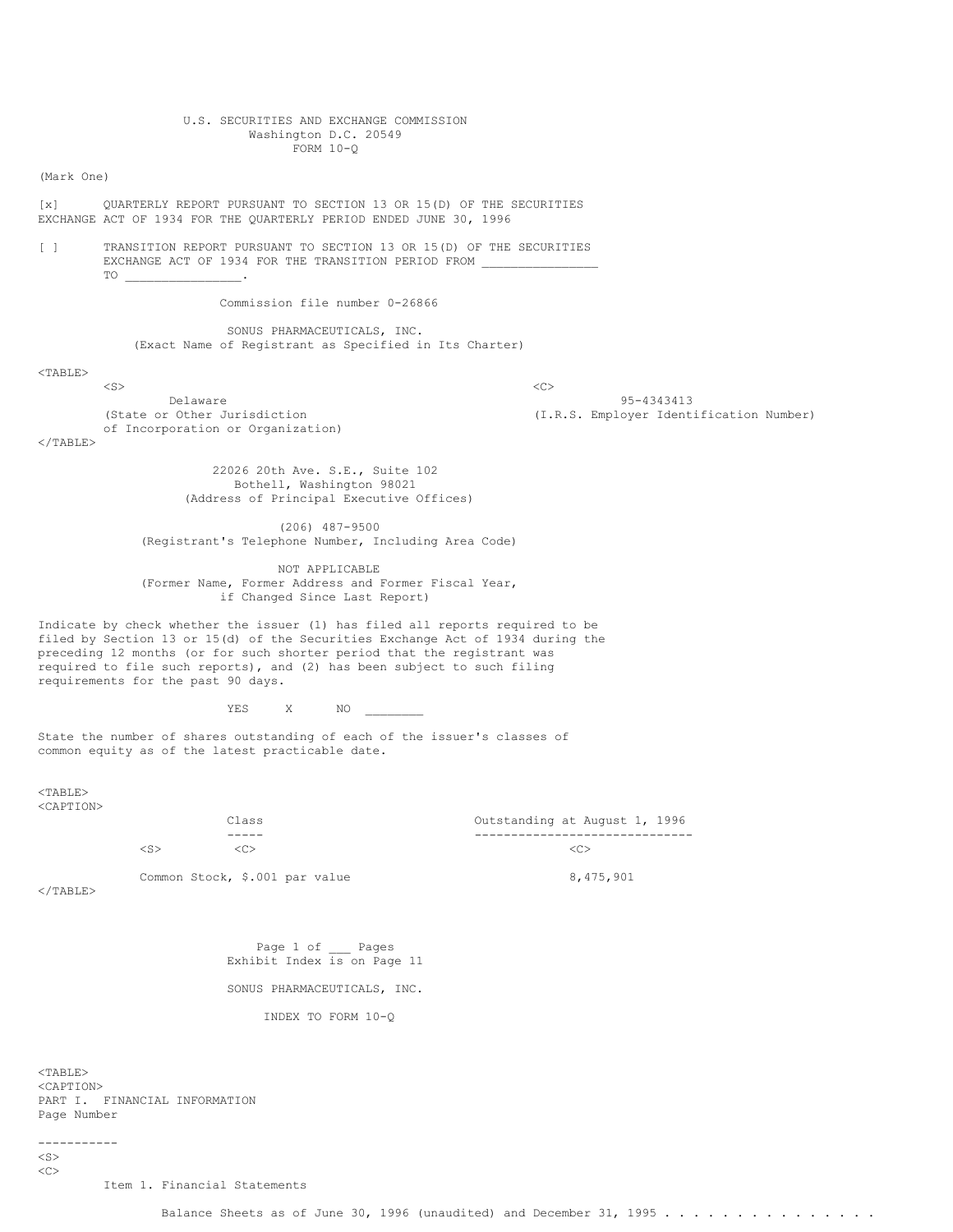| $\cdot \cdot \cdot \cdot 3$ |                                                                                               |
|-----------------------------|-----------------------------------------------------------------------------------------------|
| . 4                         | Unaudited Statements of Operations for the three months and six months ended                  |
| $\cdot \cdot \cdot \cdot 5$ | Unaudited Statements of Cash Flow for the six months ended June 30, 1996 and June             |
| $\cdot$ $\cdot$ $\cdot$ 6   |                                                                                               |
| $\cdot \cdot \cdot$ 7       | Item 2. Managements' Discussion and Analysis of Financial Condition and Results of Operations |
|                             | PART II, OTHER INFORMATION                                                                    |
| $\cdot \cdot \cdot \cdot$ 9 |                                                                                               |
| . 9                         |                                                                                               |
| . 11<br>$<$ /TABLE>         |                                                                                               |

2

SONUS PHARMACEUTICALS, INC.

BALANCE SHEETS

| $<$ TABLE>                                                          |                     |               |
|---------------------------------------------------------------------|---------------------|---------------|
| <caption></caption>                                                 |                     |               |
| 31,                                                                 | JUNE 30,            | DECEMBER      |
|                                                                     | 1996<br>(UNAUDITED) | 1995          |
| $- - - - -$                                                         | -----------------   | ------------  |
| $<$ S $>$                                                           | $<\infty$           | < <sub></sub> |
| ASSETS                                                              |                     |               |
| Current assets:                                                     |                     |               |
| 5,656,620                                                           | 9,369,685<br>\$     | \$            |
|                                                                     | 9,691,051           |               |
| 12,564,513                                                          |                     |               |
| Prepaid expenses and other current assets<br>137, 153               | 141,366             |               |
| $---$                                                               | -----------------   |               |
| 18,358,286                                                          | 19,202,102          |               |
| Equipment, furniture, and leasehold improvements net of accumulated |                     |               |
| depreciation of \$993,679 and \$794,364 $\ldots$<br>1,123,089       | 1,192,381           |               |
| 164,755                                                             | 64,878              |               |
|                                                                     | -----------------   |               |
| $- - -$                                                             |                     |               |
| 19,646,130                                                          | \$20,459,361        | \$            |
|                                                                     | ------------------  |               |
| ===============                                                     |                     |               |
| LIABILITIES AND STOCKHOLDERS' EQUITY                                |                     |               |
| Current liabilities:                                                |                     |               |
| Bank line of credit                                                 | 5,000,000<br>\$     | \$            |
| 5,000,000                                                           |                     |               |
| Accounts payable and accrued expenses                               | 1,086,302           |               |
| 1,454,607<br>Accrued clinical trials expenses                       | 2, 477, 403         |               |
| 1,568,992                                                           |                     |               |
| Current portion of capitalized lease obligations $\dots \dots$      | 184,593             |               |
| 207,247                                                             |                     |               |
|                                                                     | -----------------   |               |
| Total current liabilities                                           | 8,748,298           |               |
|                                                                     |                     |               |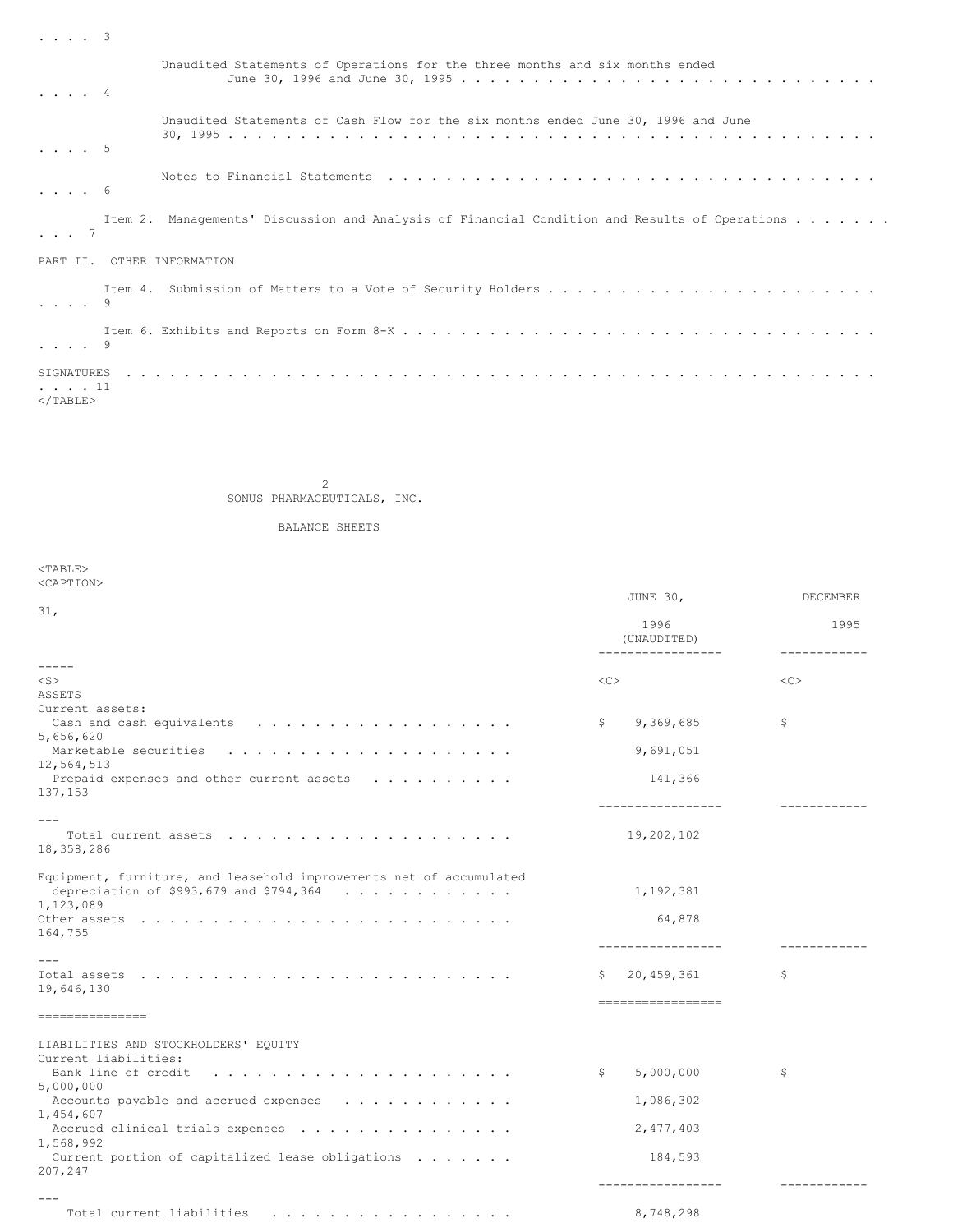# 8,230,846

| Capitalized lease obligations, less current portion $\ldots$<br>467,989                                                                                                     | 372,010                      |    |
|-----------------------------------------------------------------------------------------------------------------------------------------------------------------------------|------------------------------|----|
| Commitments                                                                                                                                                                 |                              |    |
| Stockholders' equity:<br>Preferred stock, \$.001 par value: 5,000,000 authorized; no shares<br>outstanding<br>Common stock, \$.001 par value: 20,000,000 shares authorized; |                              |    |
| 8,474,820 and 8,448,082 shares outstanding in 1996 and 1995,<br>30,106,638                                                                                                  | 34, 216, 014                 |    |
| (19,066,414)                                                                                                                                                                | (22, 809, 611)               |    |
| (92, 929)                                                                                                                                                                   | (67, 350)                    |    |
|                                                                                                                                                                             |                              |    |
| 10,947,295                                                                                                                                                                  | 11,339,053                   |    |
|                                                                                                                                                                             |                              |    |
| Total liabilities and stockholders' equity<br>19,646,130                                                                                                                    | $\mathsf{S}^-$<br>20,459,361 | \$ |
|                                                                                                                                                                             | =================            |    |

===============

 $\rm <$  /TABLE>

See accompanying notes.

3

SONUS PHARMACEUTICALS, INC.

# STATEMENTS OF OPERATIONS (UNAUDITED)

<TABLE> <CAPTION>

|                                                             | Three Months Ended<br>June 30, |                              | Six Months Ended<br>---------------------- | June 30,                                   |
|-------------------------------------------------------------|--------------------------------|------------------------------|--------------------------------------------|--------------------------------------------|
|                                                             | 1996<br>___________            | 1995<br>------------         | 1996 — 1996                                | 1995<br>-----------                        |
| $<$ S>                                                      | $\langle C \rangle$            | < <c></c>                    | $\langle C \rangle$                        | $<<$ $>>$                                  |
| Revenues:                                                   |                                |                              |                                            |                                            |
| Collaborative agreements<br>Operating Expenses:             | \$4,400,000                    | 400,000<br>Ŝ.                | \$4,800,000                                | \$3,700,000                                |
| Research and development                                    | 2,666,119                      | 1,264,044                    | 6,884,399                                  | 2,688,467                                  |
| General and administrative                                  | 809,233<br>-----------         | 534,162<br>-----------       | 1,735,745<br>___________                   | 1,127,078<br>-----------                   |
|                                                             | 3, 475, 352<br>-----------     | 1,798,206<br>___________     | 8,620,144<br>------------                  | 3,815,545                                  |
| Operating income (loss) $\cdots$<br>Other income (expense): | 924,648                        | (1, 398, 206)                | (3,820,144)                                | (115, 545)                                 |
| Interest income                                             | 169,486                        | 31,882                       | 302,057                                    | 53,368                                     |
| Interest expense                                            | (73, 212)<br>-----------       | (217, 787)<br>------------   | (128, 695)<br>------------                 | (378, 006)<br>-----------                  |
| Income (loss before income taxes)                           | 1,020,922                      | (1, 584, 111)                | (3, 646, 782)                              | (440, 183)                                 |
| Income tax expense                                          | 40,000<br>-----------          | 40,000<br>___________        | 80,000<br>-----------                      | 450,800<br>___________                     |
| Net income $(\text{loss})$                                  | \$980,922<br>===========       | \$(1,624,111)<br>=========== | \$(3, 726, 782)<br>===========             | \$ (890, 983)<br>$=$ = = = = = = = = = = = |
| Net income (loss) per share $\ldots$                        | \$0.11                         | \$ (0.79)                    | \$ (0.44)                                  | S<br>(0.27)                                |
|                                                             | ===========                    | ============                 | ============                               | ===========                                |
| Shares used in computation of net income                    |                                |                              |                                            |                                            |
| (loss) per share $\ldots$                                   | 9,090,945<br>===========       | 2,050,032<br>===========     | 8,455,550<br>===========                   | 3,330,301                                  |
| Pro forma, assuming conversions into<br>common stock:       |                                |                              |                                            |                                            |
| Net income (loss) per share $\ldots$                        | 0.11<br>\$<br>-----------      | Ŝ.<br>(0.30)<br>===========  | S.<br>(0.44)<br>===========                | \$<br>(0.14)                               |
| Shares used in computation of net income                    |                                |                              |                                            |                                            |
| per share                                                   | 9,090,945                      | 5,374,442                    | 8,455,550                                  | 5,417,929                                  |
|                                                             | ------------                   | ------------                 | ------------                               | ------------                               |
| $<$ /TABLE>                                                 |                                |                              |                                            |                                            |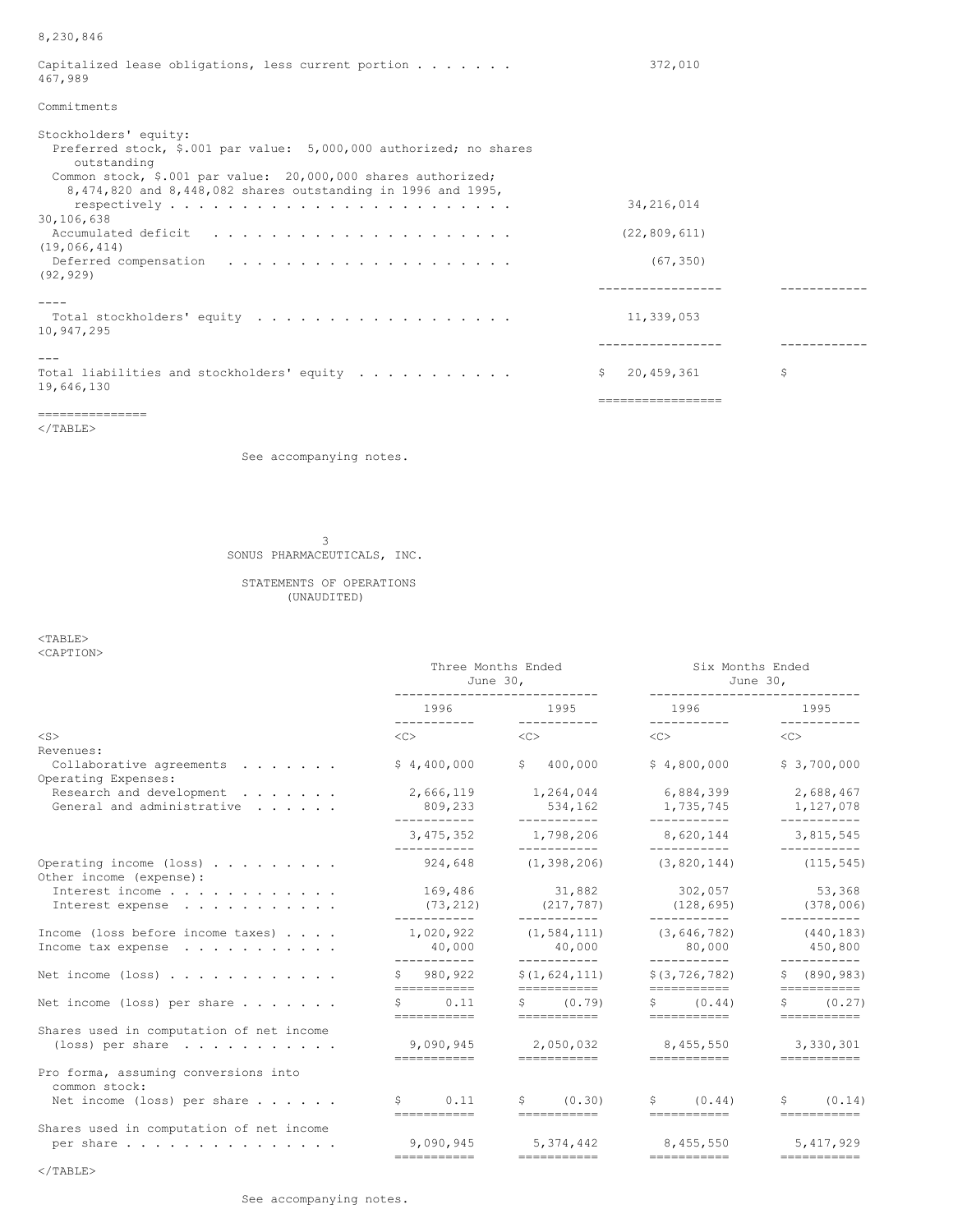## 4 SONUS PHARMACEUTICALS, INC.

#### STATEMENTS OF CASH FLOWS (UNAUDITED)

## $<$ TABLE $>$ <CAPTION>

-

|                                                                                               |    |    | SIX MONTHS ENDED<br>JUNE 30,<br>__________________________________ |    |                             |
|-----------------------------------------------------------------------------------------------|----|----|--------------------------------------------------------------------|----|-----------------------------|
| -----                                                                                         |    |    | 1996                                                               |    | 1995                        |
| -----<br>$<$ S $>$<br>OPERATING ACTIVITIES                                                    | << | << | --------------------                                               | << | ----------                  |
| (890, 983)                                                                                    |    | Ş. | (3, 726, 782)                                                      | \$ |                             |
| Adjustments to reconcile net income (loss) to net cash used in<br>operating activities:       |    |    |                                                                    |    |                             |
| 164,941                                                                                       |    |    | 199,315                                                            |    |                             |
| Amortization of premium (discount) on marketable securities<br>13,131                         |    |    | (36, 186)                                                          |    |                             |
| Amortization of deferred compensation<br>42,111                                               |    |    | 25,579                                                             |    |                             |
| 200,000                                                                                       |    |    |                                                                    |    |                             |
| Changes in operating assets and liabilities:<br>Prepaid expenses and other assets<br>(6, 067) |    |    | 95,665                                                             |    |                             |
| Accounts payable and accrued expenses<br>821,517                                              |    |    | (364, 946)                                                         |    |                             |
| Change in accrued clinical trials expenses $\ldots$<br>110,913                                |    |    | 908, 412                                                           |    |                             |
| (338, 680)                                                                                    |    |    | (3, 361)                                                           |    |                             |
| (400, 000)                                                                                    |    |    | ----------------                                                   |    |                             |
| Net cash used in operating activities $\ldots \ldots \ldots \ldots \ldots$<br>(283, 117)      |    |    | (2, 902, 304)                                                      |    |                             |
| INVESTING ACTIVITIES                                                                          |    |    |                                                                    |    |                             |
| Purchases of equipment, furniture, and leasehold improvements<br>(141, 783)                   |    |    | (268, 608)                                                         |    |                             |
| Purchases of marketable securities<br>(7, 845, 890)                                           |    |    | (34, 462, 353)                                                     |    |                             |
| Proceeds from sale of marketable securities<br>7,860,041                                      |    |    | 36, 382, 879                                                       |    |                             |
| Proceeds from maturities of marketable securities<br>493,087                                  |    |    | 972,707<br>-------------------                                     |    | . _ _ _ _ _ _ _ _ _ _ _ _ _ |
| $- - - - -$<br>365,455                                                                        |    |    | 2,624,625                                                          |    |                             |
| FINANCING ACTIVITIES                                                                          |    |    |                                                                    |    |                             |
| Proceeds from line of credit $\ldots \ldots \ldots \ldots \ldots$                             |    |    | 11,400,000                                                         |    |                             |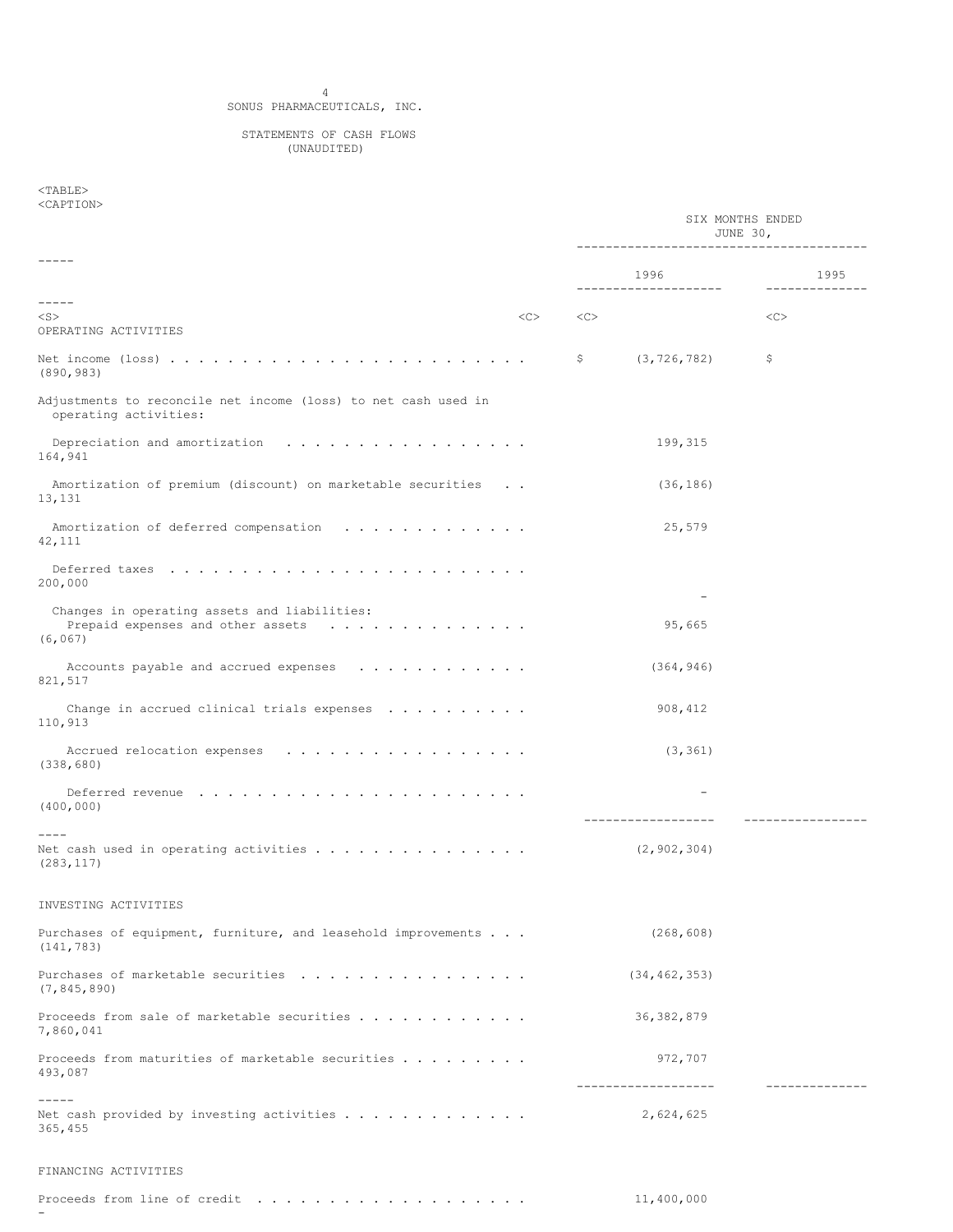|                                                                                            |              | (11, 400, 000)                   |               |
|--------------------------------------------------------------------------------------------|--------------|----------------------------------|---------------|
| Proceeds from capitalized lease obligations<br>117, 171                                    |              |                                  |               |
| Repayment of capitalized lease obligations<br>(132, 363)                                   |              | (118, 633)                       |               |
| Proceeds from issuance (repurchase) of common stock and warrants .<br>(25, 505)            |              | 4,109,377<br>------------------- | ------------  |
| Net cash provided by (used in) financing activities $\ldots$<br>(40, 697)                  |              | 3,990,744                        |               |
| Increase (decrease) in cash and cash equivalents for the period<br>41,641                  |              | 3,713,065                        |               |
| Cash and cash equivalents at beginning of period $\ldots \ldots$<br>34,719                 |              | 5,656,620<br>------------------- | ------------- |
| $- - - - -$<br>Cash and cash equivalents at end of period $\ldots \ldots \ldots$<br>76,360 | $\mathsf{S}$ | 9,369,685<br>------------------- | \$            |
| --------------------<br>Supplemental cash flow information:                                |              |                                  |               |
| 53,454                                                                                     | -S           | 71,322<br>-------------------    | S             |
| --------------------<br>250,800                                                            | Ş.           | 40,000                           | \$            |
| --------------------                                                                       |              | sessessessessessesses            |               |

 $\langle$ /TABLE $>$ 

See accompanying notes.

5

### SONUS PHARMACEUTICALS, INC. NOTES TO FINANCIAL STATEMENTS

JUNE 30, 1996 (UNAUDITED)

### (1) BASIS OF PRESENTATION

The unaudited financial statements have been prepared in accordance with generally accepted accounting principles for interim financial information and with the instructions to Form 10-Q. Accordingly, they do not include all of the information and footnotes required to be presented for complete financial statements. The accompanying financial statements reflect all adjustments (consisting only of normal recurring accruals) which are, in the opinion of management, necessary for a fair presentation of the results for the interim periods presented.

The financial statements and related disclosures have been prepared with the assumption that users of the interim financial information have read or have access to the audited financial statements for the preceding fiscal year. Accordingly, these financial statements should be read in conjunction with the audited financial statements and the related notes thereto included in the 1995 Annual Report and incorporated by reference in Form 10-K for the year ended December 31, 1995.

#### (2) COLLABORATIVE AGREEMENTS

In May 1996, the Company formed a strategic alliance with Abbott Laboratories for the marketing and sale of EchoGen in the United States. SONUS has primary responsibility for clinical development, regulatory affairs, and medical and technical marketing support of EchoGen, and Abbott has primary responsibility for United States marketing and sales. SONUS has retained certain co-promotion rights to EchoGen in the United States. Under the agreement, Abbott paid \$4.0 million upon execution of the agreement and has agreed to pay an additional \$27.0 million consisting of \$7.0 million in the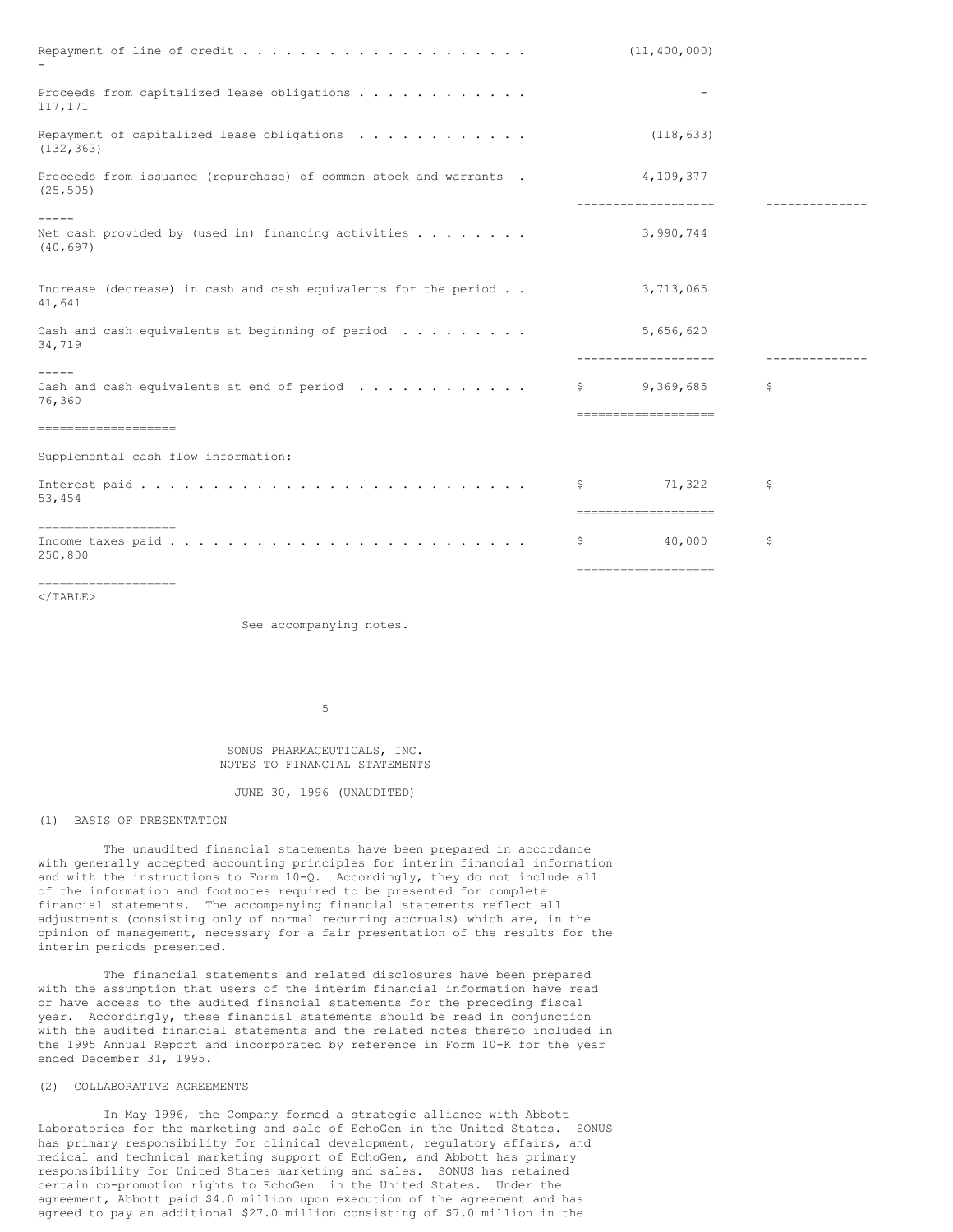form of quarterly payments over the next 7 quarters and \$20 million in the form of milestone payments conditioned on the achievement of certain regulatory and commercialization milestones. After the United States Food and Drug Administration ("FDA") has approved the marketing of EchoGen, for which there can be no assurance, SONUS will receive 47 percent of net EchoGen revenues in the United States -- a portion of which SONUS must use to fund its responsibilities under the agreement. The agreement spans the life of the patents relating to EchoGen. Abbott can acquire the rights to additional indications for EchoGen by making additional clinical support payments. In addition, Abbott purchased for \$4.0 million, five year warrants to acquire 500,000 shares of the Company's common stock at an exercise price of \$16.00 per share.

ITEM 2.

6

### MANAGEMENT'S DISCUSSION AND ANALYSIS OF FINANCIAL CONDITION AND RESULTS OF OPERATIONS

#### OVERVIEW

Since its inception in October 1991, the Company has engaged in the research and development of proprietary contrast agents for use in ultrasound imaging. The Company has financed its research and development and clinical trials through payments received under agreements with its collaborative partners, private equity and debt financings, and an initial public offering completed in 1995. Clinical trials of the Company's principal product under development, EchoGen(R) Emulsion, began in January 1994 pursuant to an Investigational New Drug application ("IND") filed with the FDA in September 1993. The Company has completed various Phase 1, 2 and Phase 3 clinical trials of EchoGen since 1994 and expects to submit a new drug application ("NDA") with the FDA in the third quarter of 1996. As of June 30, 1996, the Company had accumulated net losses of approximately \$22.8 million since its inception and expects continuing net losses for the foreseeable future.

The Company will not be able to commence U.S. sales of EchoGen unless and until it receives FDA approval. To date, all of the Company's revenues have been derived from option and license payments that have been received under agreements with Abbott Laboratories, Inc. ("Abbott"), Daiichi Pharmaceutical Co. Ltd. ("Daiichi"), and Guerbet S.A. ("Guerbet") for the collaborative development of EchoGen within the United States and in certain foreign territories. In May 1996, the Company formed a strategic alliance with Abbott Laboratories for the marketing and sale of EchoGen in the United States. Under the agreement, Abbott has agreed to pay SONUS \$30.0 million in upfront, clinical support and milestone payments, of which \$4.0 million was paid upon execution. In addition, Abbott has purchased, for \$4.0 million, warrants to acquire 500,000 shares of SONUS common stock, equal to about six percent (6%) of the company's outstanding common stock. The warrants are exercisable over five years at \$16.00 per share. In April 1993, the Company granted Daiichi an option to acquire exclusive marketing and distribution rights to EchoGen in the Pacific Rim. In March 1995, Daiichi exercised the option and entered into a license agreement with the Company. Under the option and license agreements, Daiichi has paid the Company option and license fees totaling \$8.6 million and has agreed to pay an additional \$23.4 million, consisting of \$1.2 million in the form of quarterly payments over the next three quarters and \$22.2 million in the form of milestone payments conditioned on the achievement of certain clinical development, regulatory and commercialization milestones. In addition to the option and license agreements, Daiichi entered into a convertible subordinated debenture purchase agreement with the Company in November 1993 under which the Company issued a convertible subordinated debenture to Daiichi in the principal amount of \$3.0 million, which was converted into 462,857 shares of common stock concurrently with the closing of the Company's initial public offering. In October 1994, the Company granted Guerbet an option, which expires September 30, 1996, to acquire exclusive marketing and distribution rights to EchoGen in Europe. In exchange for such option, the Company received payments totaling approximately \$4.7 million, of which \$3.6 million, plus accrued interest (\$245,875 at the time of conversion), was converted into 549,410 shares of common stock of the Company concurrently with the closing of the Company's initial public offering. The remaining \$1.1 million was recognized as revenue in 1994.

The Company's results of operations have varied and will continue to vary significantly from quarter to quarter and depend on, among other factors, the timing of fees and milestone payments made by collaborative partners, the entering into product license agreements by the Company and the timing and costs of the clinical trials conducted by the Company. The Company's current collaborative partners can terminate their agreements on short notice, and there can be no assurance that the Company will receive any additional funding or milestone payments.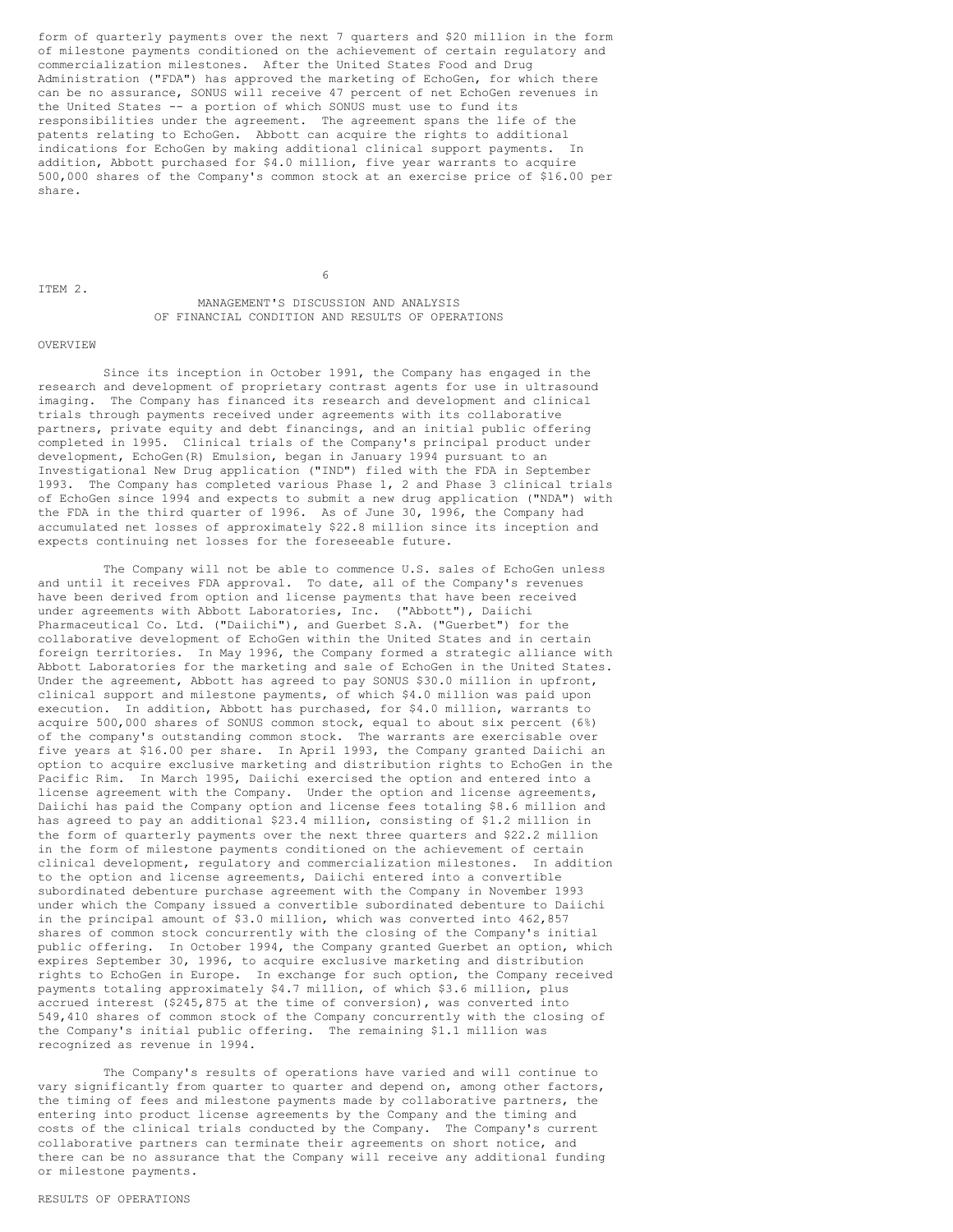Revenue from collaborative agreements increased to \$4.4 million for the three months ended June 30, 1996 as compared to \$400,000 for the three months ended June 30, 1995. The revenue in the current period represented the initial payment from Abbott as well as the regular quarterly payment from Daiichi. Revenue from collaborative agreements increased to \$4.8 million for the six months ended June 30, 1996 as compared to \$3.7 million for the six months ended June 30, 1995. The prior period revenue represented recognition of fees earned upon signing of the license agreement with Daiichi as well as a subsequent regular quarterly payment under the same agreement.

Research and development expenses increased to \$2.7 million for the three months ended June 30, 1996 from \$1.3 million for the three months ended June 30, 1995 and to \$6.9 million for the six months ended June 30, 1996 from \$2.7

million for the six months ended June 30, 1995. The increases in the current year periods were primarily due to expenses relating to two Phase 3 clinical trials of EchoGen as well as costs incurred in preparing a NDA.

7

General and administrative expenses increased to \$809,000 for the three months ended June 30, 1996 from \$534,000 for the three months ended June 30, 1995 and to \$1.7 million for the six months ended June 30, 1996 as compared to \$1.1 million for the six months ended June 30, 1995. The increases in the current year periods reflected increased costs of filing and prosecuting patent and trademark applications, the implementation of market research programs, legal fees related to corporate alliances, as well as investor related expenses resulting from being a public company.

Interest income increased to \$169,000 and \$302,000 for the three and six months ended June 30, 1996 as compared to \$32,000 and \$53,000 for the three and six months ended June 30, 1995, respectively, as a result of larger average invested cash balances resulting from the initial public offering and the Abbott strategic alliance. Interest expense decreased by \$145,000 and \$250,000 for the three and six months periods ended June 30, 1996, respectively, primarily due to the repayment of notes to stockholders and the conversion of debts into common stock upon completion of the initial public offering.

Income taxes of \$40,000 for the three months ended June 30, 1996 and 1995, and income taxes of \$80,000 and \$451,000 for the six months ended June 30, 1996 and 1995, respectively, were primarily attributable to withholding taxes paid to Japan relating to the collaborative payments received from Daiichi.

### LIQUIDITY AND CAPITAL RESOURCES

Through June 30, 1996, the Company has financed its operations with payments from Abbott, Daiichi and Guerbet of \$20.3 million, proceeds of \$4.0 million for the issuance of warrants, proceeds from the issuance of convertible, redeemable preferred stock of \$4.0 million (which converted into common stock at the closing of the Company's initial public offering), proceeds from a line of credit of \$5.0 million and net proceeds of \$19.0 million from the initial public offering. At June 30, 1996, the Company had cash, cash equivalents and marketable securities of \$19.1 million, compared to \$18.2 million at December 31, 1995. Cash used in operations for the six months ended June 30, 1996 increased to \$2.9 million as compared to \$288,000 for the six months ended June 30, 1995.

In August 1995, the Company entered into a loan agreement with Silicon Valley Bank which provides for a \$5.0 million revolving line of credit facility, which is secured by the tangible assets of the Company. At June 30, 1996, there was \$5.0 million outstanding under the line of credit. The line of credit bears interest at the prime rate plus 1.5% per annum and the Company is required to maintain certain minimum balances of cash, cash equivalents and marketable securities. In August 1996, the Company received a commitment letter from Silicon Valley Bank to renew the line of credit through August 1997.

The Company's cash needs may increase in future periods due to its pending and planned research and clinical development programs. The Company estimates that existing cash, cash equivalents and marketable securities will be sufficient to meet the Company's capital requirements for at least the next 12 months. The Company's future capital requirements will, however, depend on many factors, including the progress of the Company's research and development programs, clinical trials, the time and costs required to gain regulatory approvals, the ability of the Company to obtain and retain continued funding from third parties under collaborative agreements, the costs of filing, prosecuting and enforcing patents, patent applications, patent claims and trademarks, the costs of marketing and distribution, the status of competing products and the market acceptance of the Company's products, if and when approved. The Company may have to raise substantial additional funds to complete development of any product or to commercialize any products if and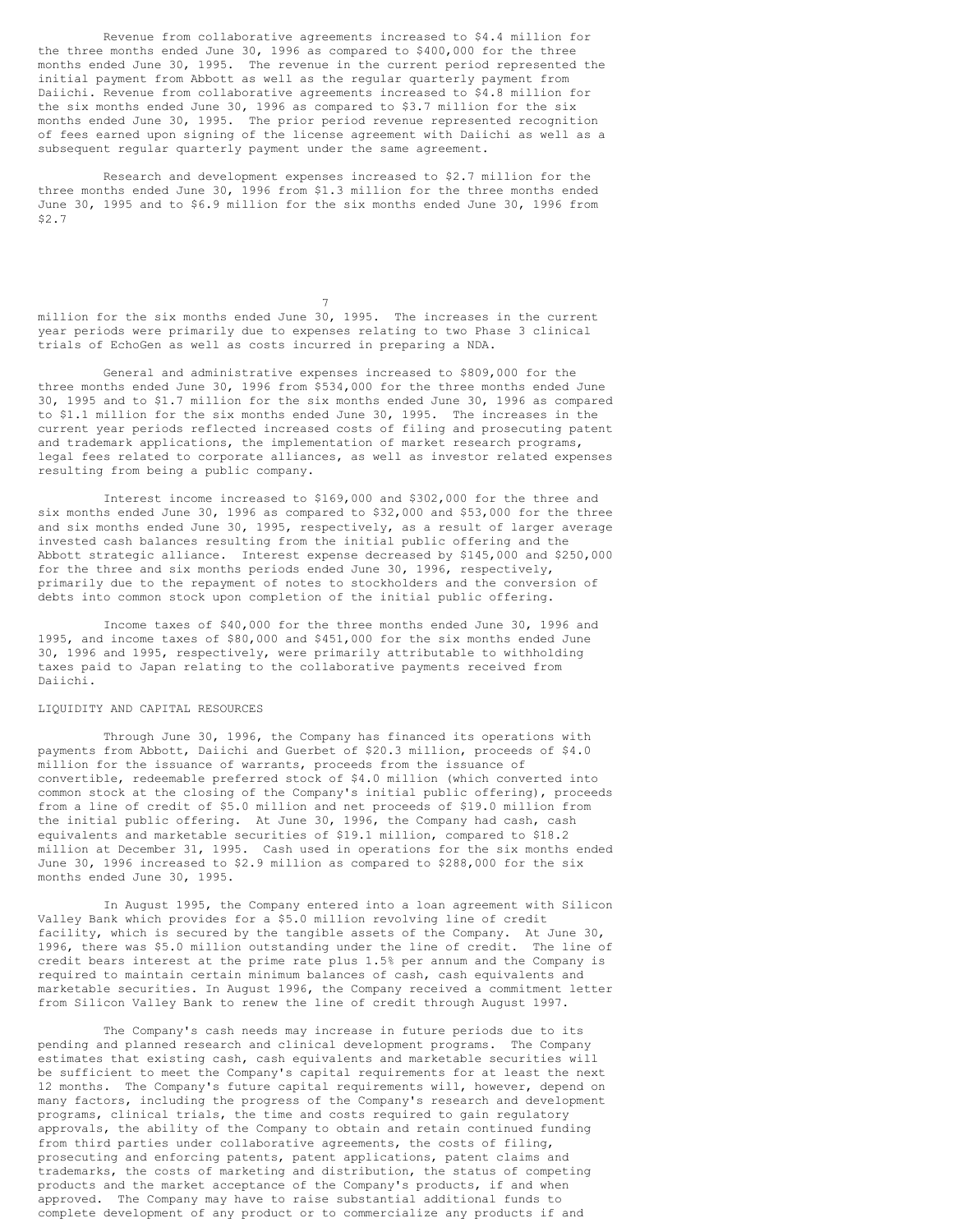when approved by the FDA. There can be no assurance that additional financing will be available on acceptable terms, if at all.

#### FORWARD-LOOKING STATEMENTS

This 10-Q report contains certain forward-looking statements that involve risk and uncertainties. As discussed in the Company's 1995 annual report on Form 10-K, the Company's future operating results are uncertain and may be impacted by the following factors, among others: uncertainty of clinical trials for EchoGen, FDA and foreign regulatory requirements, lengthy regulatory approval process, future capital requirements and uncertainty of additional funding, dependence on third parties for funding, clinical development and distribution and uncertainty of market acceptance.

8

PART II. OTHER INFORMATION

ITEM 4. SUBMISSION OF MATTERS TO A VOTE OF SECURITY HOLDERS.

The Company's Annual Meeting of Stockholders was held on May 22, 1996. At the Annual Meeting there were four matters submitted to a vote of security holders. Proxies were solicited pursuant to Section 14(a) of the Securities and Exchange Commission adopted pursuant thereto. There was no solicitation in opposition to management's nominees as listed in the proxy statement. Each director nominated and proposal submitted to a vote passed and the voting outcome of each proposal is as follows:

1. Election of the following five (5) directors to serve until the next annual meeting of stockholders or until their successors are elected and have qualified (the following votes reflect cumulative voting):

 $<$ TABLE> <CAPTION>

| Nominee                     | For           |
|-----------------------------|---------------|
|                             |               |
| $<$ S $>$                   | < <sub></sub> |
| Steven C. Ouay, M.D., Ph.D. | 8,160,511     |
| Donald Milder               | 6,397,643     |
| Andrew Senyei, M.D.         | 8,160,511     |
| Harry Shoff                 | 8,160,511     |
| Dwight Winstead             | 8,160,511     |
|                             |               |

 $\langle$ /TABLE>

- 2. Approval of an amendment to the Company's 1995 Stock Option Plan for Directors to increase the annual grant to directors thereunder to 5,000 shares: For: 7,335,082 Against: 164,807 Abstain: 3,880 Broker Non-votes: 312,869
- 3. Approval of an amendment to the Company's Incentive Stock Option, Nonqualified Stock Option and Restricted Stock Purchase Plan -- 1991 to increase the number of shares subject thereto to a total of 1,200,000 and restrict the grants to any individual in any one year to not more than 500,000 shares: For: 5,931,758 Against: 73,771 Abstain: 43,210 Broker Non-votes: 1,767,899
- 4. Ratification of Ernst & Young LLP as independent auditors of the Company for the fiscal year ending December 31, 1996:<br>For: 7,766,582 Against: 2,800 Abstain: 1,756 For: 7,766,582 Against: 2,800 Broker Non-votes: 45,500

ITEM 6. EXHIBITS AND REPORTS ON FORM 8-K

(A) EXHIBITS

<TABLE>  $CCAPT$ 

| TON>      |                                                                                               |
|-----------|-----------------------------------------------------------------------------------------------|
| Number    | Description                                                                                   |
|           |                                                                                               |
| $<$ S $>$ | < <sub></sub>                                                                                 |
| 10.26     | Third Amended and Restated Registration Rights Agreement dated as of May 15, 1996             |
| 10.27     | Amendment to Letter Agreement dated June 28, 1996 by and between the Company and Guerbet S.A. |
| 11.1      | Computation of net income (loss) per share.                                                   |
| 11.2      | Computation of pro forma net income (loss) per share.                                         |
| 27        | Financial Data Schedule                                                                       |
|           |                                                                                               |

 $\langle$ /TABLE>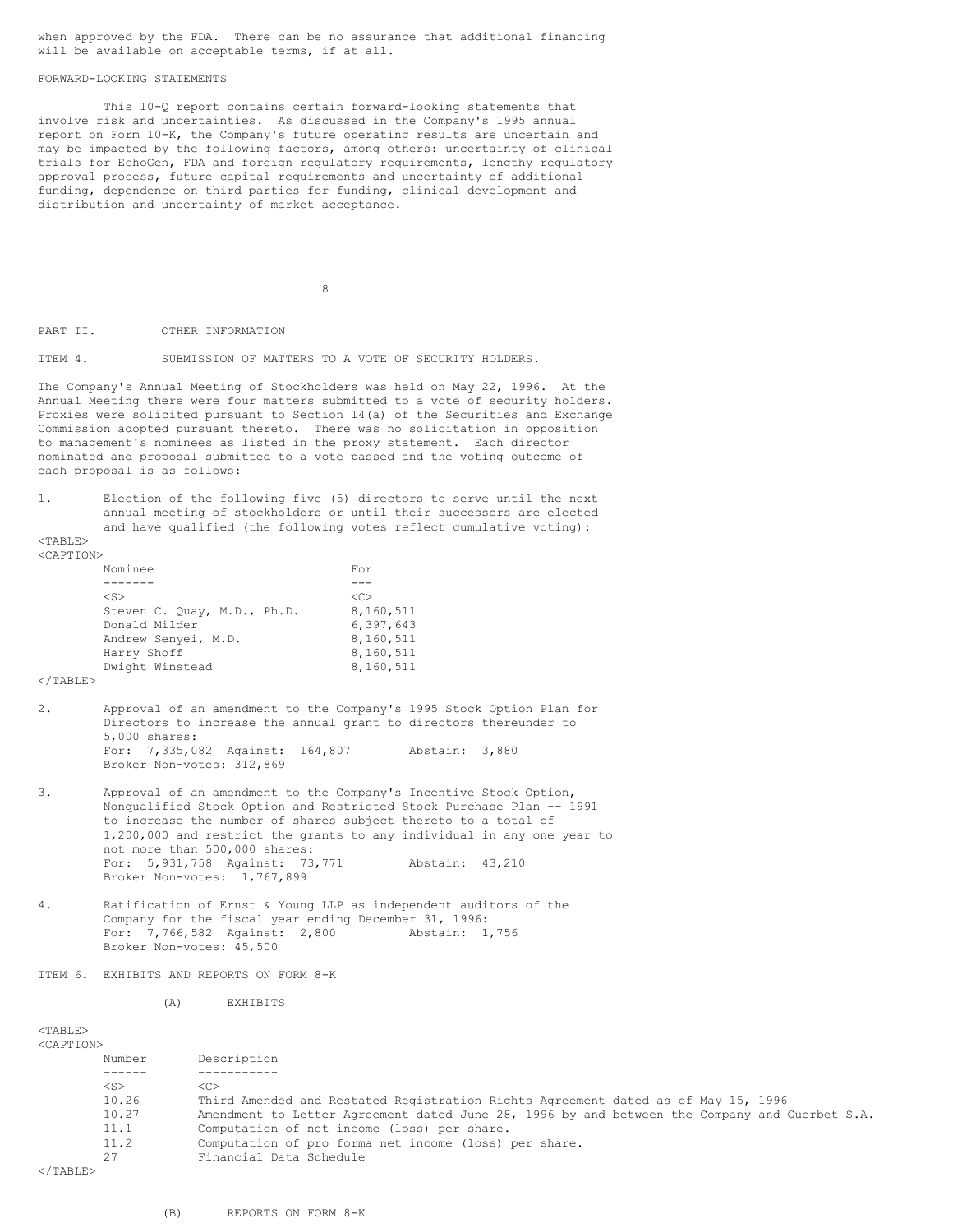The Company filed the following report on Form 8-K during the quarter ended June 30, 1996: 1. The Registrant filed a report on Form 8-K on June 18, 1996 in connection with the strategic alliance agreement with Abbott Laboratories, Inc. dated May 15, 1996. 9 SIGNATURES Pursuant to the requirements of the Securities Exchange Act of 1934, the registrant caused this report to be signed on its behalf by the undersigned, thereunto duly authorized. SONUS PHARMACEUTICALS, INC. Date: August , 1996 By: /s/ Gregory Sessler ---------------------------------- Gregory Sessler Chief Financial Officer and Assistant Secretary (Principal Financial Officer and Duly Authorized Officer) 10 EXHIBIT INDEX <TABLE> <CAPTION> Exhibit Number Description - ------ -----------  $\langle S \rangle$   $\langle C \rangle$ <br>10.26 This Third Amended and Restated Registration Rights Agreement dated as of May 15, 1996 10.27 Amendment to Letter Agreement dated June 28, 1996 by and between the Company and Guerbet S.A. 11.1 Computation of net income (loss) per share 11.2 Computation of pro forma net income (loss) per share 27 Financial Data Schedule  $<$ /TABLE>

11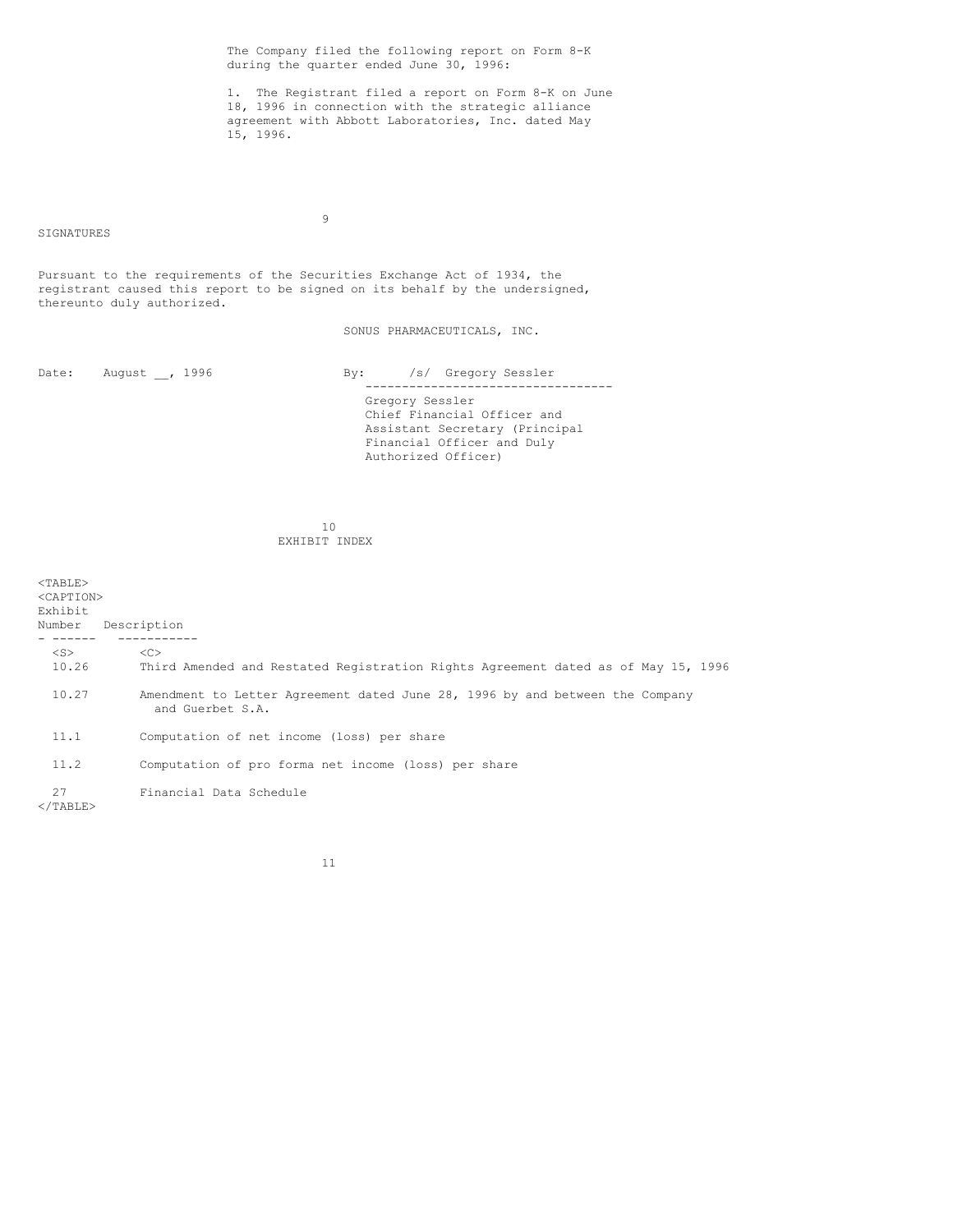SONUS PHARMACEUTICALS, INC.

THIRD AMENDED AND RESTATED REGISTRATION RIGHTS AGREEMENT

This Third Amended and Restated Registration Rights Agreement is entered into as of May 15, 1996, by and among SONUS Pharmaceuticals, Inc., a Delaware corporation (the "Company"), Steven C. Quay, M.D., Ph.D. (the "Founder"), Daiichi Pharmaceutical Co., Ltd. ("Daiichi"), Mallinckrodt Medical, Inc., a Delaware corporation ("Mallinckrodt"), Abbott Laboratories, an Illinois corporation ("Abbott"), Guerbet, S.A. ("Guerbet"), certain holders of shares of Common Stock of the Company set forth on Exhibit 1 hereto (such persons, together with Guerbet, are herein collectively referred to as the "Common Holders"), and those Purchasers (the "Series A Purchasers") of the Company's Series A Preferred Stock pursuant to that certain Series A Preferred Stock Purchase Agreement dated as of November 1, 1991 (the "Series A Purchase Agreement"). The Founder, Daiichi, Mallinckrodt, Abbott and such Series A Purchasers shall be referred to collectively hereinafter as the "Holders" and each individually as a "Holder."

R E C I T A L S :

A. The Company, the Founder and the Series A Purchasers entered into that certain Registration Rights Agreement dated as of November 1, 1991 (the "Registration Rights Agreement").

B. The Registration Rights Agreement was amended and restated pursuant to that certain Amended and Restated Registration Rights Agreement dated as of November 5, 1993 among the Series A Purchasers, the Founder and Daiichi (the "First Restated Registration Rights Agreement").

The First Restated Registration Rights Agreement was amended by an Amendment No. 1 dated February 11, 1994 (the "Amendment") to include the shares of Common Stock held by certain of the Common Holders as "Registrable Securities" for certain purposes of the First Restated Registration Rights Agreement.

D. The First Registration Rights Agreement was amended and restated pursuant to an Amended and Restated Registration Rights Agreement dated November 23, 1994 to include certain additional securities as "Registrable Securities" thereunder (the "Second Restated Registration Rights Agreement").

E. The Second Registration Rights Agreement was amended by Amendment No. 1 thereto dated February 11, 1994, an Amendment dated January 3, 1995, Amendment No. 2 dated March 20, 1995 and Amendment No. 3 dated October 17, 1995.

F. The Parties desire to amend and restate the Second Restated Registration Rights Agreement to (i) include Abbott as a "Holder" hereunder and up to 625,000 shares of Common Stock issuable upon exercise of Warrants issued or which may be issued to Abbott (the "Abbott Warrants") as "Registrable Securities" hereunder; (ii) include shares of Common Stock issuable upon exercise of Warrants to purchase an aggregate of 69,471 shares of Common Stock issued to the Series A Purchasers as of July 31, 1995 in connection with the extension of the repayment of certain

bridge financing loans issued in 1993 and 1994 as Registrable Securities hereunder; and (iii) reflect the current facts and circumstances following the completion of the Company's initial public offering completed on October 17, 1995.

G. NOW THEREFORE, in consideration of the mutual agreements, covenants and conditions and releases contained herein, the Company, the Common Holders and each of the Holders hereby agree as follows:

#### SECTION 1.

#### REGISTRATION RIGHTS

The Company hereby grants to each of the Holders and the Common Holders the registration rights set forth in this Section 1, with respect to the Registrable Securities and/or Piggyback Registrable Securities (as hereinafter defined) owned by the Holders or the Common Holders, as applicable. The Company, the Holders and the Common Holders agree that the registration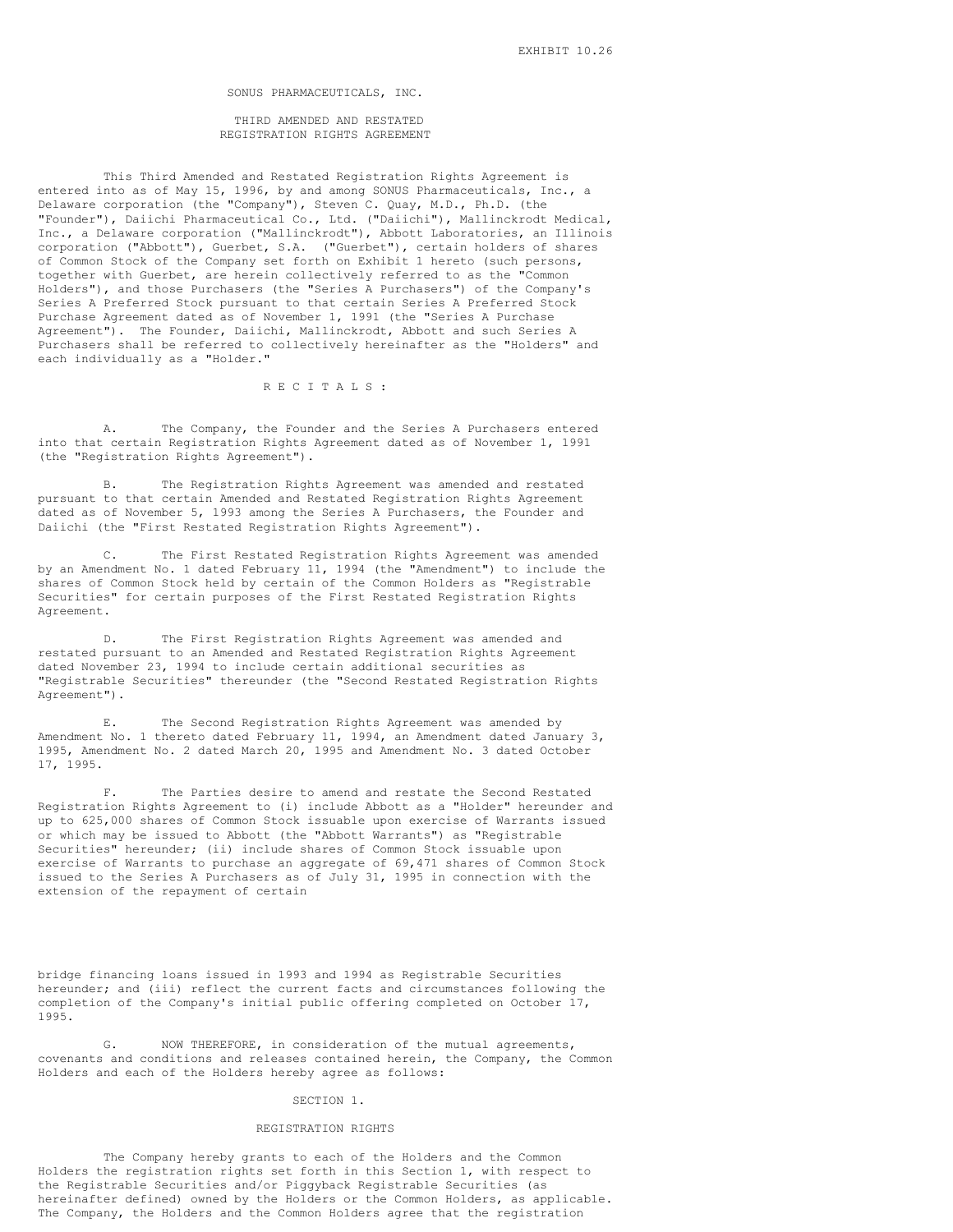rights provided herein set forth the sole and entire agreement on the subject matter between the Company, the Holders and the Common Holders.

1.1 DEFINITIONS. As used in this Section 1:

(a) The terms "register", "registered", and "registration" refer to a registration effected by filing with the Securities and Exchange Commission (the "SEC") a registration statement (the "Registration Statement") in compliance with the Securities Act of 1933, as amended (the "1933 Act") and the declaration or ordering by the SEC of the effectiveness of such Registration Statement.

(b) The term "Registrable Securities" means (i) 1,410,295 shares of Common Stock held by the Founder, (ii) 2,375,854 shares of Common Stock held by Series A Purchasers in the respective amounts on the date hereof as set forth in Exhibit 2 attached hereto; (iii) 462,857 shares of Common Stock held by Daiichi issued upon conversion of the Debenture, (iv) 35,145 shares of Common Stock held by Mallinckrodt issued upon conversion of shares of Series C Preferred Stock; (v) Common Stock issued or issuable upon exercise of the Abbott Warrants initially exercisable into an aggregate of up to 625,000 shares of Common Stock; (vi) Common Stock issued or issuable upon exercise of those certain Warrants exercisable into an aggregate of 316,295 shares of Common Stock held by the Founder and certain of the Holders in the respective amounts set forth in Exhibit 3 attached hereto; and (vii) any Common Stock of the Company issued as (or issuable upon the conversion or exercise of any warrant, right, or other security that is issued as) a dividend or other distribution with respect to, or in exchange or in replacement of, such Registrable Securities (as defined in clauses (i), (ii), (iii), (iv), (v) and (vi). In the event of any recapitalization by the Company, whether by stock split, reverse stock split, stock dividend or the like, the number of shares of Registrable Securities used throughout this Agreement for various purposes shall be proportionately increased or decreased.

(c) The term "Piggyback Registrable Securities" means (i) Registrable Securities; and (ii) 595,308 shares of Common Stock held by the Common Holders as set forth on Exhibit 1. In the event of any recapitalization by the Company, whether by stock split, reverse stock split, stock dividend or the like, the number of shares of Piggyback Registrable Securities used throughout this Agreement for various purposes shall be proportionately increased or decreased.

(d) The term "Initiating Holders" means any Holder or Holders of not less than fifty percent (50%) of the Registrable Securities held by all of the Holders then outstanding and not registered at the time of any request for registration pursuant to paragraph 1.2 of this Agreement.

 $\mathcal{D}$ 

(e) The term "Piggyback Holders" means the holders of Piggyback Registrable Securities.

1.2 DEMAND REGISTRATION.

(a) Demand for Registration. If the Company shall receive from Initiating Holders a written demand (a "Demand Registration") that the Company effect any registration under the 1933 Act of all or part of the Registrable Securities (other than a registration on Form S-3 or any related form of registration statement, such a request being provided for under paragraph 1.9 hereof) the Company will:

(i) promptly (but in any event within 10 days) give written notice of the proposed registration to all other Holders; and

(ii) use its best efforts to effect such registration as soon as practicable as may be so demanded and as will permit or facilitate the sale and distribution of all or such portion of such Initiating Holders' Registrable Securities as are specified in such demand, together with all or such portion of the Registrable Securities of any Holder or Holders joining in such demand as are specified in a written demand received by the Company within 30 days after such written notice is given, provided that the Company shall not be obligated to take any action to effect any such registration, pursuant to this paragraph 1.2:

> (A) Within 120 days immediately following the effective date of any registration statement pertaining to an underwritten public offering of securities of the Company for its own account (other than a registration on Form S-4 relating solely to an SEC Rule 145 transaction, or a registration relating solely to employee benefit plans);

> (B) After the Company has effected an aggregate of two such registrations pursuant to this paragraph 1.2 and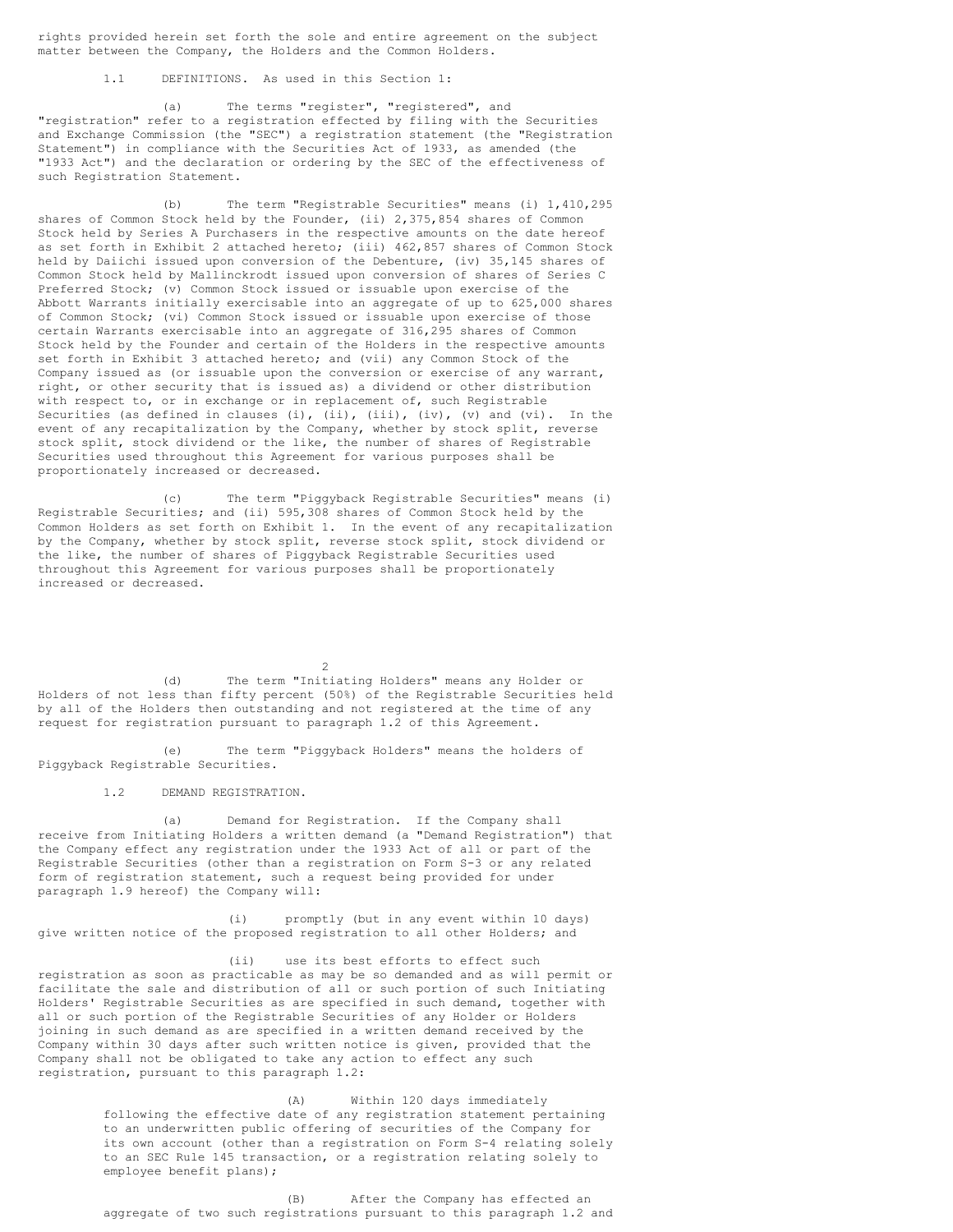the sales of the shares of Common Stock under such registrations have closed;

(C) If the Company shall furnish to such Holders a certificate signed by the President of the Company, stating that in the good faith judgment of the board of directors of the Company it would be seriously detrimental to the Company and its shareholders for such Registration Statement to be filed at the date filing would be required, in which case the Company shall have an additional period of not more than 90 days within which to file such Registration Statement; provided, however, that the Company shall not use this right more than once in any twelve month period;

(D) If the Demand Registration covers less than 30 percent of Registrable Securities held by all of the Holders and the proposed aggregate offering price to the public of the Registrable Securities to be included in the registration by all Holders, is less than \$5,000,000; or

> 3 (E) Prior to October 17, 1996.

(b) Underwriting. If the Initiating Holders intend to distribute the Registrable Securities covered by their demand by means of an underwriting, they shall so advise the Company as part of their demand made pursuant to this paragraph 1.2; and the Company shall include such information in the written notice referred to in subparagraph  $1.2(a)(i)$ . In such event, the right of any Holder to registration pursuant to this paragraph 1.2 shall be conditioned upon such Holder's participation in such underwriting and the inclusion of such Holder's Registrable Securities in the underwriting (unless otherwise mutually agreed by a majority in interest of the Initiating Holders and such Holder) to the extent provided herein.

The Company shall, together with all Holders proposing to distribute their securities through such underwriting, enter into an underwriting agreement in customary form with the underwriter or underwriters selected by a majority in interest of the Initiating Holders and reasonably satisfactory to the Company. Notwithstanding any other provision of this paragraph 1.2, if the underwriter shall advise the Company in writing that marketing factors (including, without limitation, an adverse effect on the per share offering price) require a limitation of the number of shares to be underwritten, then the Company shall so advise all Holders of Registrable Securities that would otherwise be registered and underwritten pursuant hereto, and the number of shares of Registrable Securities that may be included in the registration and underwriting shall be allocated pro rata among such Holders thereof in proportion, as nearly as practicable, to the respective amounts of Registrable Securities held by such Holders at the time of filing the registration statement. For purposes of any underwriter cutback, all Registrable Securities held by any Holder which is a partnership or corporation shall also include any Registrable Securities held by the partners, retired partners, shareholders or affiliated entities of such Holder, or the estates and family members of any such partners and retired partners and any trusts for the benefit of any of the foregoing persons, and such Holder and other persons shall be deemed to be a single "selling Holder", and any pro rata reduction with respect to such "selling Holder" shall be based upon the aggregate amount of shares carrying registration rights owned by all entities and individuals included in such "selling Holder", as defined in this sentence. No Registrable Securities excluded from the underwriting by reason of the underwriter's marketing limitation shall be included in such registration.

If any Holder disapproves of the terms of the underwriting, such Holder may elect to withdraw therefrom by written notice to the Company, the underwriter, and the Initiating Holders. The Registrable Securities so withdrawn shall also be withdrawn from registration.

If the underwriter has not limited the number of Registrable Securities to be underwritten, the Company may include securities for its own account (or for the account of other shareholders) in such registration if the underwriter so agrees and if the number of Registrable Securities that would otherwise have been included in such registration and underwriting will not thereby be limited.

### 1.3 COMPANY REGISTRATION.

(a) If at any time or from time to time the Company shall determine to register any of its securities, either for its own account or the account of security holders, other than a registration relating solely to employee benefit plans, a registration on Form S-4 relating solely to an SEC Rule 145 transaction, or a registration pursuant to paragraph 1.2 hereof, the Company will: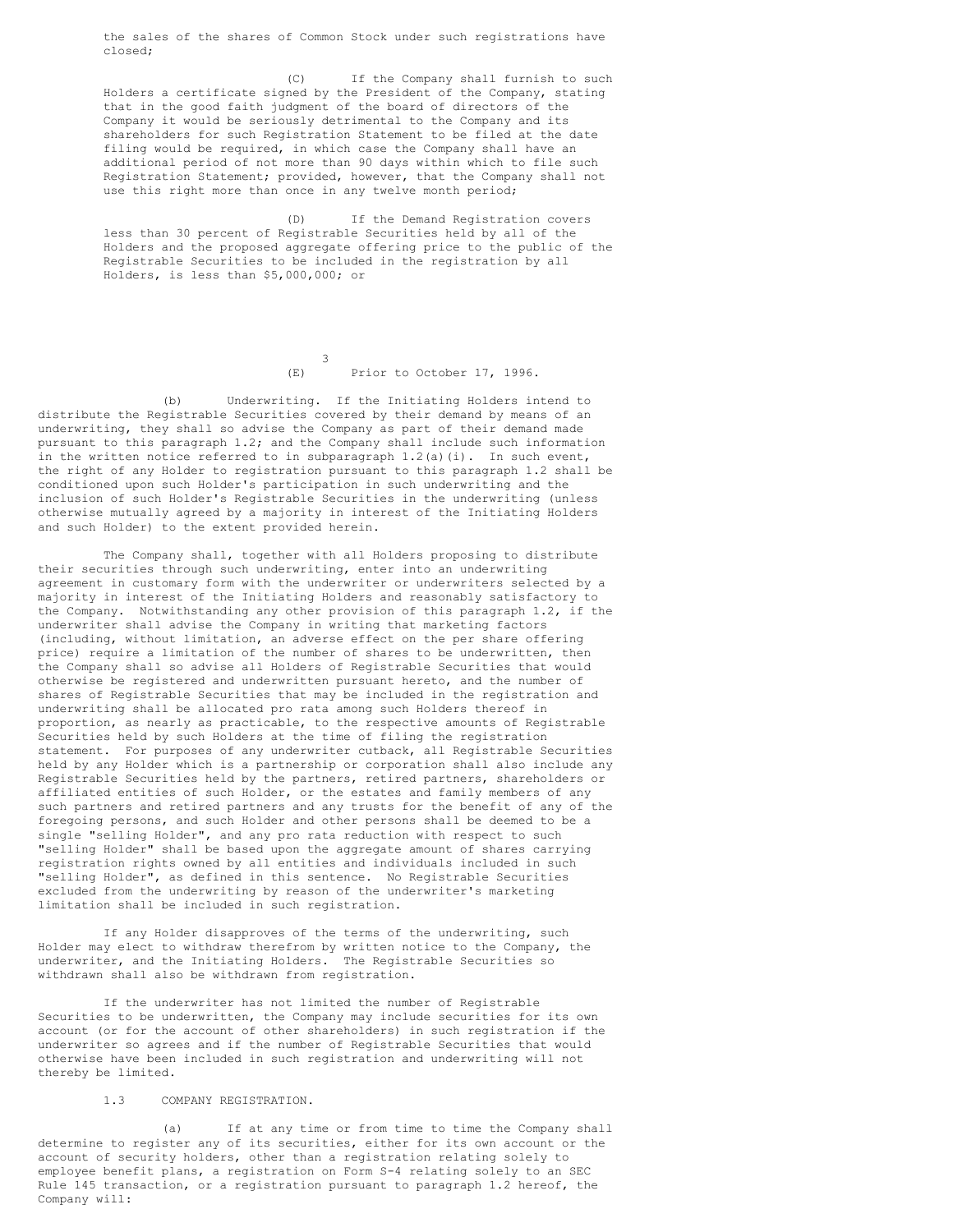(i) promptly give to the Piggyback Holders written notice thereof (which shall include a list of the jurisdictions in which the Company intends to attempt to qualify such securities under the applicable blue sky or other state securities laws); and

(ii) include in such registration (and any related qualification under blue sky laws or other compliance), and in any underwriting involved therein, all the Piggyback Registrable Securities specified in a written request or requests, made within 20 days after receipt of such written notice from the Company, by the Piggyback Holders, except as set forth in subparagraph 1.3(b) below.

4

(b) Underwriting. If the registration of which the Company gives notice is for a registered public offering involving an underwriting, the Company shall so advise the Piggyback Holders as a part of the written notice given pursuant to subparagraph  $1.3(a)(i)$ . In such event, the right of the Piggyback Holders to registration of his or its Piggyback Registrable Securities pursuant to this paragraph 1.3 shall be conditioned upon the Piggyback Holder's participation in such underwriting and the inclusion of the Piggyback Holder's Piggyback Registrable Securities in the underwriting to the extent provided herein. The Piggyback Holders proposing to distribute their securities through such underwriting shall, together with the Company and the other parties distributing their securities through such underwriting, enter into an underwriting agreement in customary form with the underwriter or underwriters selected for such underwriting by the Company. Notwithstanding any other provision of this paragraph 1.3, if the underwriter determines that marketing factors require a limitation of the number of shares to be underwritten, the underwriter may limit the number of Piggyback Registrable Securities to be included in the registration and underwriting, or may exclude Piggyback Registrable Securities entirely from such registration and underwriting subject to the terms of this paragraph; provided, however, for any registration, the limitation shall not reduce the number of Piggyback Registrable Securities to be included in the offering below thirty percent (30%) of the total number of shares to be included in the offering unless the holders of at least a majority of Piggyback Registrable Securities then outstanding otherwise consent to or approve the limitation of the number of shares to be underwritten. The Company shall so advise all holders of the Company's securities that would otherwise be registered and underwritten pursuant hereto, and the number of shares of such securities, including Piggyback Registrable Securities, that may be included in the registration and underwriting shall be allocated in the following manner: shares, other than Piggyback Registrable Securities, requested to be included in such registration by shareholders shall be excluded, and if a limitation on the number of shares is still required, the number of Piggyback Registrable Securities that may be included shall be allocated among the Piggyback Holders thereof in proportion, as nearly as practicable, to the respective amounts of Piggyback Registrable Securities held by the Piggyback Holders at the time of filing the Registration Statement. For purposes of any underwriter cutback, all Piggyback Registrable Securities held by any Piggyback Holder which is a partnership or corporation shall also include any Piggyback Registrable Securities held by the partners, retired partners, shareholders or affiliated entities of such Piggyback Holder or the estates and family members of any such partners and retired partners and any trusts for the benefit of any of the foregoing persons, and such Piggyback Holder and other persons shall be deemed to be a single "selling Holder", and any pro rata reduction with respect to such "selling Piggyback Holder" shall be based upon the aggregate amount of shares carrying registration rights owned by all entities and individuals included in such "selling Piggyback Holder," as defined in this sentence. No securities excluded from the underwriting by reason of the underwriter's marketing limitation shall be included in such registration. If any Piggyback Holder disapproves of the terms of the underwriting, it may

5

elect to withdraw therefrom by written notice to the Company and the underwriter. The Piggyback Registrable Securities so withdrawn shall also be withdrawn from registration.

(c) Termination of Registration Rights. No Piggyback Holder shall be entitled to exercise any right provided for in this Section 1.3 after October 17, 1998.

1.4 EXPENSES OF REGISTRATION. All expenses incurred in connection with the first two registrations effected pursuant to paragraph 1.2 and all registrations effected pursuant to paragraphs 1.3 and 1.9, including without limitation all registration, filing, and qualification fees (including blue sky fees and expenses), printing expenses, escrow fees, fees and disbursements of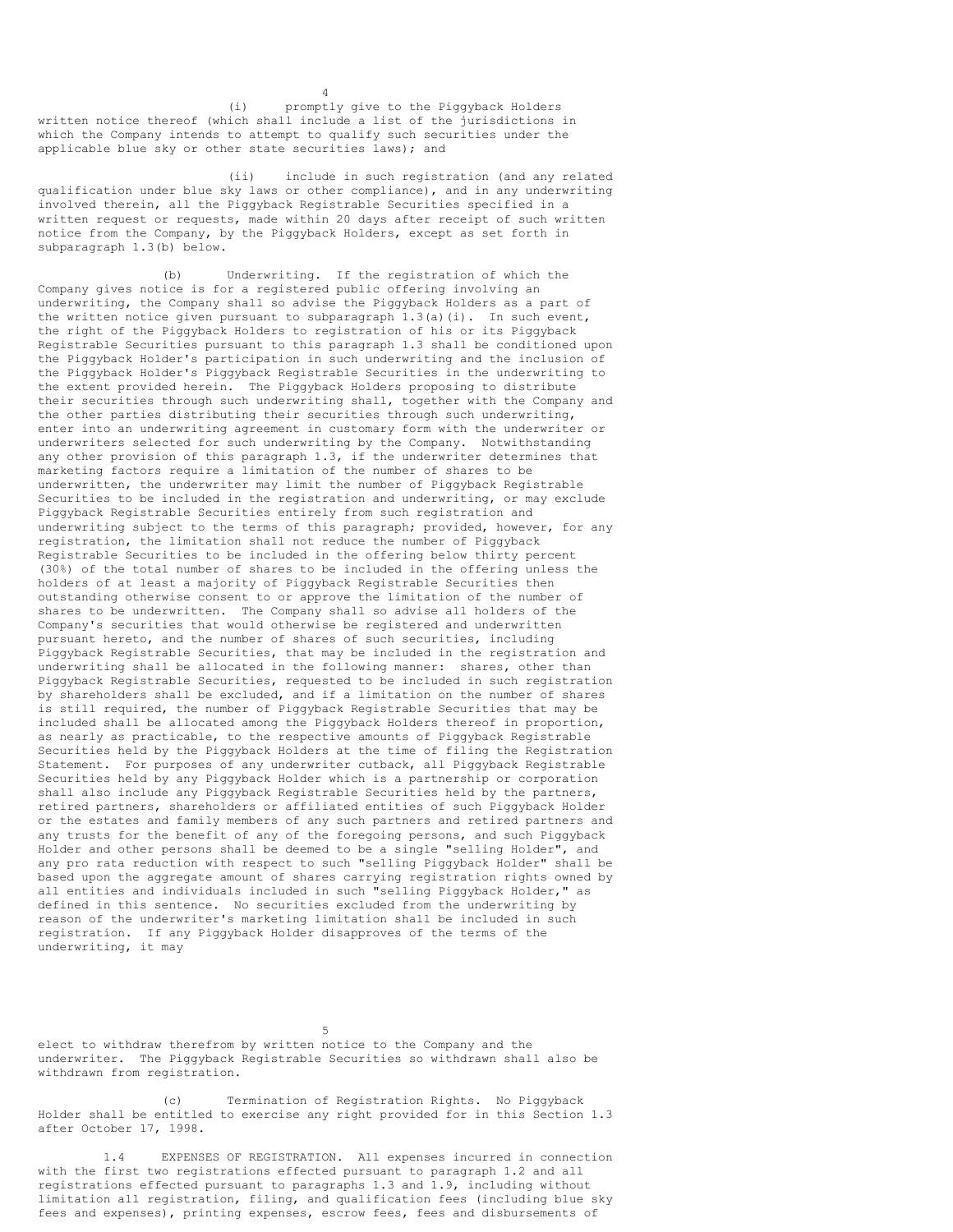counsel for the Company and of one special counsel for the participating Holders and the Common Holders, and expenses of any special audits incidental to or required by such registration, shall be borne by the Company; provided, however, that the Company shall not be required to pay stock transfer taxes or underwriters' discounts, or commissions relating to Registrable Securities or Piggyback Registrable Securities. Notwithstanding anything to the contrary above, the Company shall not be required to pay for any expenses of any registration proceeding under paragraph 1.2 if the registration request is subsequently withdrawn at the request of the Holders of a majority of the Registrable Securities to have been registered, unless such Holders agree to forfeit their right to a demand registration pursuant to paragraph 1.2 (in which event such right shall be forfeited by all Holders). In the absence of such an agreement to forfeit, the Holders of Registrable Securities to have been registered shall bear all such expenses pro rata on the basis of the Registrable Securities to have been registered. Notwithstanding the preceding sentence, however, if at the time of the withdrawal, the Holders have learned of a material adverse change in the condition, business, or prospects of the Company from that known to the Holders at the time of their request, of which the Company had knowledge at the time of the request, then the Holders shall not be required to pay any of said expenses and shall retain their rights pursuant to paragraph 1.2.

1.5 OBLIGATIONS OF THE COMPANY. Whenever required under this Section 1 to effect the registration of any Registrable Securities or Piggyback Registrable Securities the Company shall, as expeditiously as reasonably possible:

(a) Prepare and file with the SEC a registration statement with respect to such Registrable Securities or Piggyback Registrable Securities and use its diligent best efforts to cause such registration statement to become effective, and keep such registration statement effective for up to ninety (90) days or until the Holders and the Common Holders have completed the distribution relating thereto.

(b) Prepare and file with the SEC such amendments and supplements to such registration statement and the prospectus used in connection with such registration statement as may be necessary to comply with the provisions of the 1933 Act with respect to the disposition of all securities covered by such registration statement.

(c) Furnish to the Holders and the Common Holders such numbers of copies of a prospectus, including a preliminary prospectus, in conformity with the requirements of the 1933 Act, and such other documents as they may reasonably request in order to facilitate the disposition of Registrable Securities or Piggyback Registrable Securities owned by them.

6

(d) Use its best efforts to register and qualify the securities covered by such registration statement under such other securities or Blue Sky laws of such jurisdictions as shall be reasonably requested by the Holders and the Common Holders, provided that the Company shall not be required in connection therewith or as a condition thereto to qualify to do business or to file a general consent to service of process in any such states or jurisdictions.

(e) In the event of any underwritten public offering, enter into and perform its obligations under an underwriting agreement, in usual and customary form, with the managing underwriter of such offering. Each Holder and each Common Holder participating in such underwriting shall also enter into and perform its obligations under such an agreement.

(f) Notify each holder of Registrable Securities or Piggyback Registrable Securities covered by such registration statement at any time when a prospectus relating thereto is required to be delivered under the 1933 Act of the happening of any event as a result of which the prospectus included in such registration statement, as then in effect, includes an untrue statement of a material fact or omits to state a material fact required to be stated therein or necessary to make the statements therein not misleading in the light of the circumstances then existing.

(g) Furnish, at the request of the Holder or any Common Holder requesting registration of Registrable Securities or Piggyback Registrable Securities pursuant to this Section 1, on the date that such Registrable Securities or Piggyback Registrable Securities are delivered to the underwriters for sale in connection with a registration pursuant to this Section 1, if such securities are being sold through underwriters, on the date that the registration statement with respect to such securities becomes effective, (i) an opinion, dated such date, of the counsel representing the Company for the purposes of such registration, in form and substance as is customarily given to underwriters in an underwritten public offering, addressed to the underwriters, if any, and to the Holders and/or the Common Holders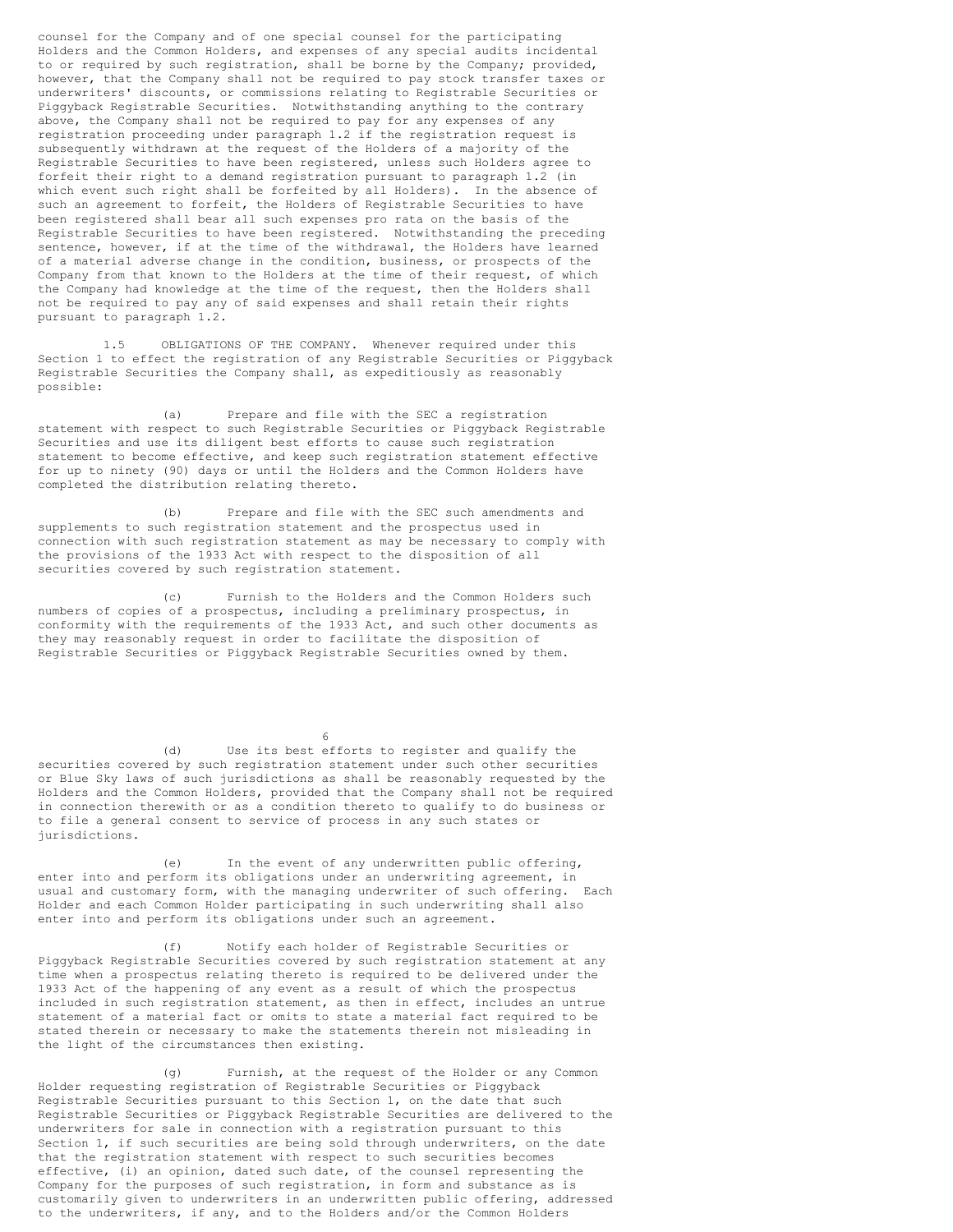requesting registration of Registrable Securities or Piggyback Registrable Securities, and (ii) a letter dated such date from the independent accountants of the Company, in form and substance as is customarily given by independent accountants to underwriters in an underwritten public offering, addressed to the underwriters, if any, and, if permissible, to the Holders and/or the Common Holders requesting registration of Registrable Securities or Piggyback Registrable Securities.

#### 1.6 INDEMNIFICATION.

(a) The Company will, and does hereby undertake to, indemnify and hold harmless each Holder of Registrable Securities and each Piggyback Holder of Piggyback Registrable Securities, each of such Holder's or such Piggyback Holder's, officers, directors, partners and agents, and each person controlling such Holder or such Piggyback Holders, with respect to any registration, qualification, or compliance effected pursuant to this Section 1, and each underwriter, if any, and each person who controls any underwriter, of the Registrable Securities held by or issuable to such Holder or such Piggyback Holder, against all claims, losses, damages, and liabilities (or actions in respect thereto) to which they may become subject under the 1933 Act, the Securities Exchange Act of 1934, as amended, (the "1934 Act"), or other federal or state law arising out of or based on (i) any untrue statement (or alleged untrue statement) of a material fact contained in any prospectus, offering circular, or other similar document (including any related Registration Statement, notification, or the like) incident to any such registration, qualification, or compliance, or based on any omission (or alleged omission) to state therein a material fact required to be stated

therein or necessary to make the statements therein not misleading, or (ii) any violation or alleged violation by the Company of any federal, state or common law rule or regulation applicable to the Company in connection with any such registration, qualification, or compliance, and will reimburse, as incurred, each such Holder, each such Piggyback Holder, each such underwriter, and each such director, officer, partner, agent and controlling person, for any legal and any other expenses reasonably incurred in connection with investigating or defending any such claim, loss, damage, liability, or action; provided that the Company will not be liable in any such case to the extent that any such claim, loss, damage, liability or expense, arises out of or is based on any untrue statement or omission based upon written information furnished to the Company by an instrument duly executed by such Holder or such Piggyback Holder or underwriter and stated to be specifically for use therein.

7

(b) Each Holder and each Piggyback Holder will, if Registrable Securities or Piggyback Registrable Securities held by or issuable to such Holder or such Piggyback Holder are included in such registration, qualification, or compliance, severally and not jointly, indemnify the Company, each of its directors, and each officer who signs a Registration Statement in connection therewith, and each person controlling the Company, each underwriter, if any, and, each person who controls any underwriter, of the Company's securities covered by such a Registration Statement, and each other Holder, each other Piggyback Holder, each of such other Holder's or Piggyback Holder's officers, partners, directors and agents and each person controlling such other Holder, or such other Piggyback Holder against all claims, losses, damages, and liabilities (or actions in respect thereof) arising out of or based on any untrue statement (or alleged untrue statement) of a material fact contained in any such Registration Statement, prospectus, offering circular, or other document, or any omission (or alleged omission) to state therein a material fact required to be stated therein or necessary to make the statements therein not misleading, and will reimburse, as incurred, the Company, each such underwriter, each such other Holder, each such other Piggyback Holder, and each such director, officer, partner, and controlling person, for any legal or any other expenses reasonably incurred in connection with investigating or defending any such claim, loss, damage, liability, or action, in each case to the extent, but only to the extent, that such untrue statement (or alleged untrue statement) or omission (or alleged omission) was made in such Registration Statement, prospectus, offering circular, or other document, in reliance upon and in conformity with written information furnished to the Company by an instrument duly executed by such Holder or such Piggyback Holder and stated to be specifically for use therein; provided, however, that the liability of each Holder or each Piggyback Holder hereunder shall be limited to the net proceeds received by such Holder or such Piggyback Holder from the sale of securities under such Registration Statement. In no event will any Holder or any Piggyback Holder be required to enter into any agreement or undertaking in connection with any registration under this Section 1 providing for any indemnification or contribution obligations on the part of such Holder or such Piggyback Holder greater than such Holder's or such Piggyback Holder's obligations under this paragraph 1.6.

(c) Each party entitled to indemnification under this paragraph 1.6 (the "Indemnified Party") shall give notice to the party required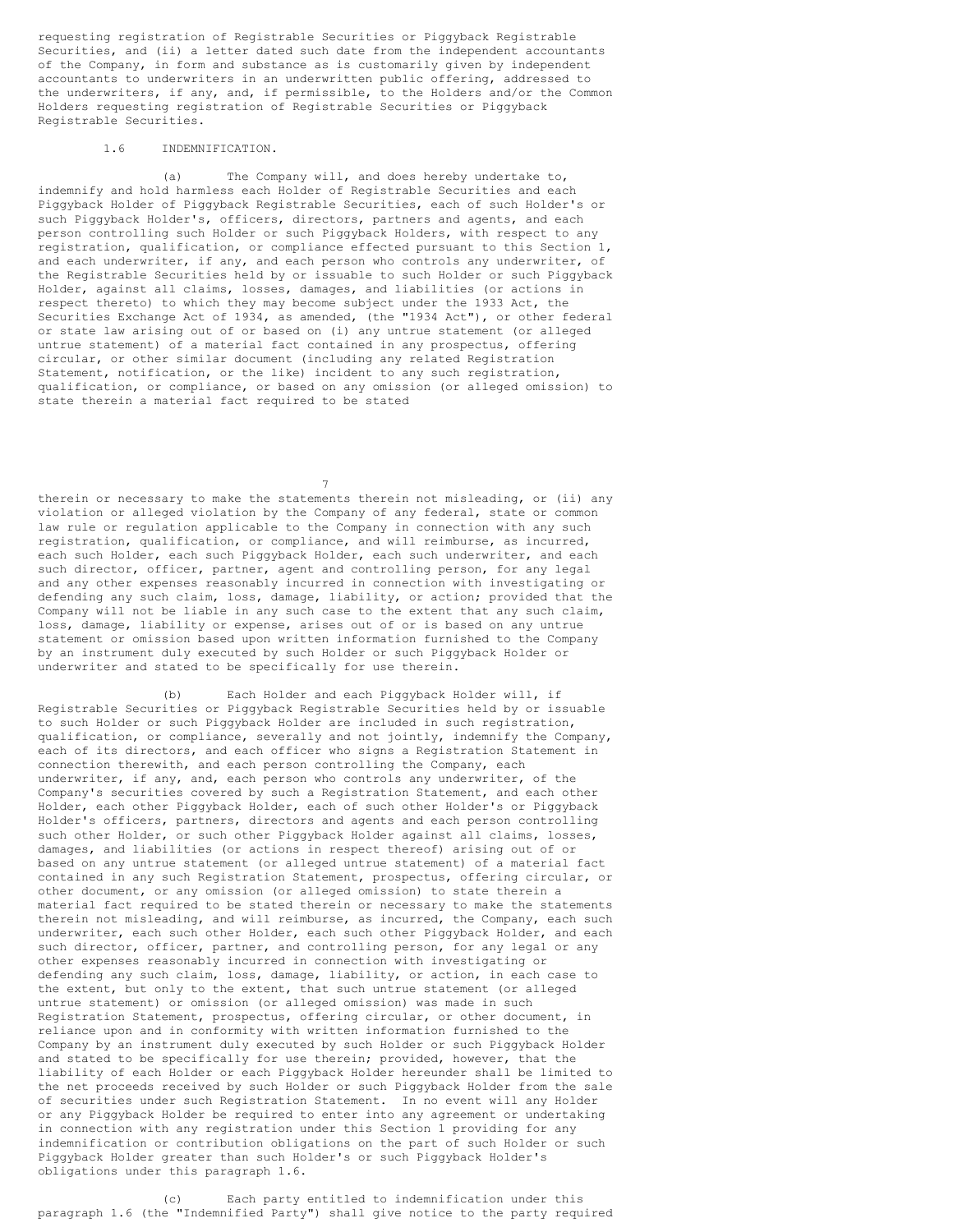to provide such indemnification (the "Indemnifying Party") of any claim as to which indemnification may be sought promptly after such Indemnified Party has actual knowledge thereof, and shall permit the Indemnifying Party to assume the defense of any such claim or any litigation resulting therefrom; provided that counsel for the Indemnifying Party, who shall conduct the defense of such claim or litigation, shall be subject to approval by the Indemnified Party (whose approval shall not be unreasonably withheld) and the Indemnified Party may participate in such defense with its separate counsel at the Indemnifying

8

Party's expense if representation of such Indemnified Party would be inappropriate due to actual or potential differing interests between such indemnified party and any other party represented by such counsel in such proceeding; and provided further that the failure of any Indemnified Party to give notice as provided herein shall not relieve the Indemnifying Party of its obligations under this Section 1, except to the extent that such failure to give notice shall materially adversely affect the Indemnifying Party in the defense of any such claim or any such litigation. No Indemnifying Party, in the defense of any such claim or litigation, shall, except with the consent of each Indemnified Party, consent to entry of any judgment or enter into any settlement that does not include as an unconditional term thereof the giving by the claimant or plaintiff therein, to such Indemnified Party, of a release from all liability in respect to such claim or litigation.

1.7 INFORMATION BY THE HOLDERS OR THE PIGGYBACK HOLDERS. If the Holder or any Piggyback Holder of Registrable Securities or Piggyback Registrable Securities include Registrable Securities or Piggyback Registrable Securities in any registration, such Holder or Piggyback Holder, shall furnish to the Company such information regarding such Holder or Piggyback Holder respectively, and the distribution proposed by such Holder or such Piggyback Holder, respectively, as the Company may reasonably request in writing and as shall be required in connection with any registration, qualification, or compliance referred to in this Section 1.

1.8 TRANSFER OF REGISTRATION RIGHTS. The rights of the Holders and the Piggyback Holders contained in paragraphs 1.2, 1.3 and 1.9 hereof, to cause the Company to register the Registrable Securities or Piggyback Registrable Securities, may be assigned or otherwise conveyed to a transferee or assignee of Registrable Securities or Piggyback Registrable Securities, who shall be considered a "Holder" or a "Piggyback Holder", as applicable, for purposes of this Section 1; provided that such transferee or assignee, (a) receives such securities as a partner in connection with partnership distributions of a Series A Purchaser or a Piggyback Holder, or (b) acquires at least 200,000 shares (as presently constituted), or 100% of the Registrable Securities or Piggyback Registrable Securities held by the transferring Holder or Piggyback Holder, whichever is less; and, provided further, that the Company is given written notice by such Holder or Piggyback Holder at the time of or within a reasonable time after said transfer stating the name and address of said transferee or assignee and identifying the securities with respect to which such registration rights are being assigned.

1.9 FORM S-3. The Company shall use its best efforts to qualify for registration on Form S-3 and to that end the Company shall register (whether or not required by law to do so) its Common Stock under the 1934 Act within twelve (12) months following the effective date of the first registration of any securities of the Company on Form S-1. After the Company has qualified for the use of Form S-3, the Holders of Registrable Securities shall have the right to request up to four (4) registrations on Form S-3 under this paragraph 1.9. The Company shall give notice to all Holders of Registrable Securities of the receipt of a request for registration pursuant to this paragraph 1.9 and shall provide a reasonable opportunity for other Holders to participate in the registration. Subject to the foregoing, the Company will use its best efforts to effect promptly the registration of all shares of Registrable Securities on Form S-3, as the case may be, to the extent requested by the Holder or Holders thereof for purposes of disposition; provided, however, that the Company shall not be obligated to effect any such registration (i) if the Holders, together with the holders of any other securities of the Company entitled to inclusion in such registration, propose to sell Registrable Securities and such other securities (if any) at an aggregate price to the public of less than \$1,000,000, or (ii) more than once during any twelve (12) month period; or (iii) in the event that

9 the conditions set forth in subparagraph  $1.2$  (a)(ii)(C) obtain (but subject to the limitations set forth therein).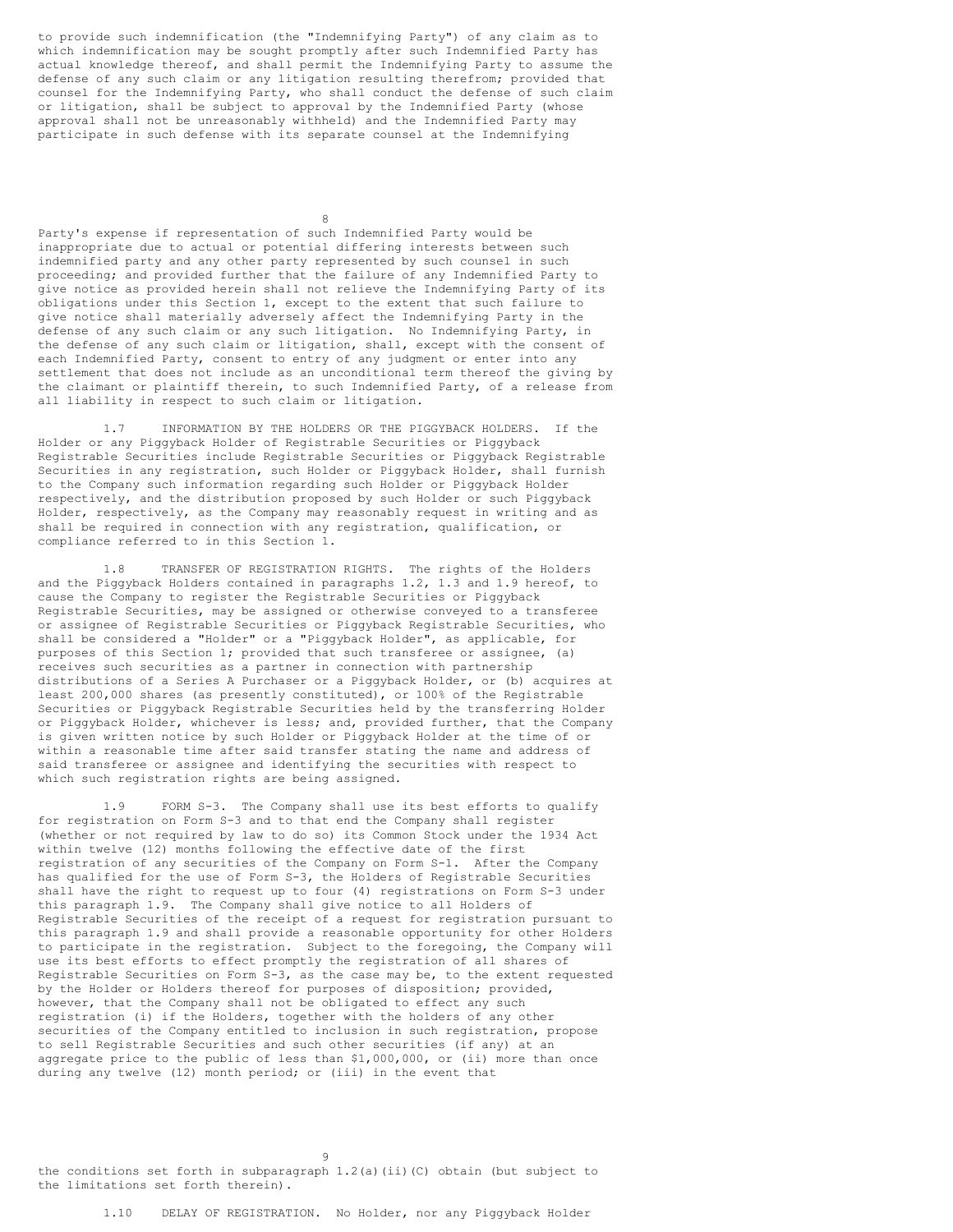shall have any right to obtain or seek an injunction restraining or otherwise delaying any such registration as the result of any controversy that might arise with respect to the interpretation or implementation of this Section 1.

1.11 LIMITATIONS ON SUBSEQUENT REGISTRATION RIGHTS. From and after the date of this Agreement, the Company shall not, without the prior written consent of the holders of more than a majority of the Piggyback Registrable Securities, enter into any agreement with any holder or prospective holder of any securities of the Company which would allow such holder or prospective holder to (a) require the Company to effect a registration or (b) include any securities in any registration filed under paragraph 1.2 or 1.3 hereof, unless, under the terms of such agreement, such holder or prospective holder may include such securities in any such registration only to the extent that the inclusion of such securities will not diminish the amount of Registrable Securities or Piggyback Registrable Securities which are included in such registration and includes the equivalent of Section 1.13 as a term.

1.12 RULE 144 REPORTING. With a view to making available to the Holders and the Piggyback Holders the benefits of certain rules and regulations of the SEC which may permit the sale of the Registrable Securities and the Piggyback Registrable Securities to the public without registration, the Company agrees to use its best efforts to:

(a) Make and keep public information available, as those terms are understood and defined in SEC Rule 144 or any similar or analogous rule promulgated under the 1933 Act, at all times commencing ninety (90) days after the effective date of the first registration filed by the Company for an offering of its securities to the general public;

(b) File with the SEC, in a timely manner, all reports and other documents required of the Company under the 1933 Act and 1934 Act;

(c) So long as any Holder or any Piggyback Holder owns any Registrable Securities or Piggyback Registrable Securities, furnish to such Holder or such Piggyback Holder forthwith upon request: a written statement by the Company as to its compliance with the reporting requirements of said Rule 144 of the 1933 Act, and of the 1934 Act (at any time after it has become subject to such reporting requirements); a copy of the most recent annual or quarterly report of the Company; and such other reports and documents as any Holder or any Piggyback Holder may reasonably request in availing itself of any rule or regulation of the SEC allowing it to sell any such securities without registration.

1.13 "MARKET STAND-OFF" AGREEMENT. Each Holder and each Piggyback Holder hereby agrees that during the 120-day period following the effective date of a registration statement of the Company filed under the 1933 Act, he or it shall not, to the extent requested by the Company and any underwriter, sell or otherwise transfer or dispose of (other than to donees who agree to be similarly bound) any Common Stock of the Company held by him or it at any time during such period except Common Stock included in such registration; provided, however, that:

10

(a) such agreement shall be applicable only to the first such registration statement of the Company which covers Common Stock (or other securities) to be sold on his or its behalf to the public in an underwritten offering; and

(b) all officers and directors of the Company and all other persons with registration rights (whether or not pursuant to this Agreement) enter into similar agreements.

In order to enforce the foregoing covenant, the Company may impose stop-transfer instructions with respect to the Registrable Securities and/or Piggyback Registrable Securities of each Holder and each Piggyback Holder (and the shares or securities of every other person subject to the foregoing restriction) until the end of such period.

1.14 AMENDMENT OF REGISTRATION RIGHTS. Any provision of this Section 1 may be amended and the observance thereof may be waived (either generally or in a particular instance and either retroactively or prospectively) only with the written consent of the Company and the holders of not less than a majority of the Piggyback Registrable Securities then outstanding. Any amendment or waiver effected in accordance with this paragraph shall be binding upon each Holder, each Piggyback Holder, each future holder of Registrable Securities or Piggyback Registrable Securities, and the Company.

### SECTION<sub>2</sub>

#### COMPANY COVENANTS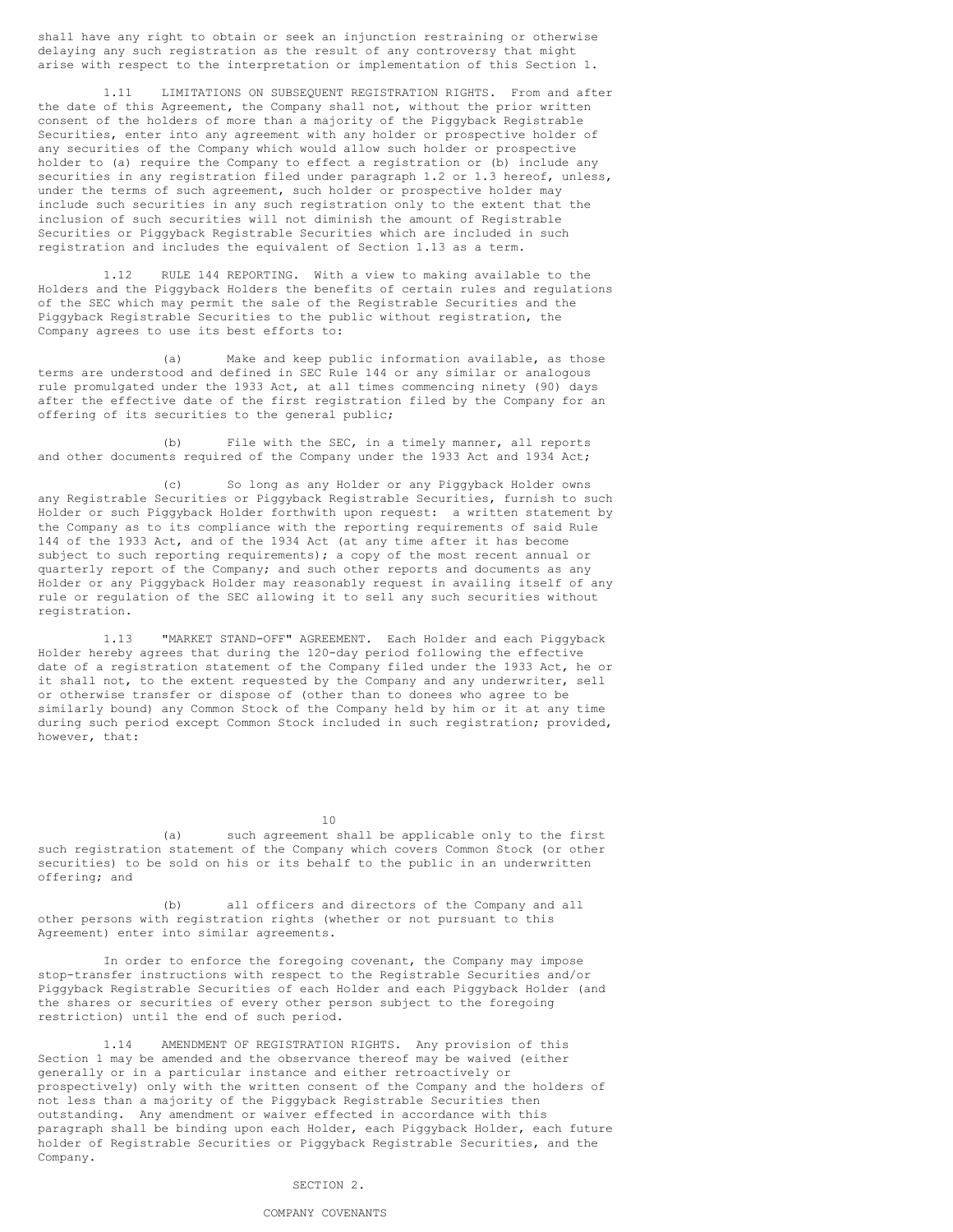The Company hereby covenants and agrees as follows:

### 2.1 BASIC FINANCIAL INFORMATION.

(a) So long as any Holder or any subsidiary, affiliate or partner of such Holder shall own at least 200,000 Registrable Securities, to furnish the following reports:

(i) As soon as practicable after the end of each fiscal year, and in any event within 120 days thereafter, audited consolidated balance sheets of the Company and its subsidiaries, if any, as at the end of such fiscal year, and audited consolidated statements of income and cash flows of the Company and its subsidiaries, if any, for such fiscal year, prepared in accordance with generally accepted accounting principles and setting forth in each case in comparative form the figures for the previous fiscal year, all in reasonable detail and accompanied by a report and opinion thereon, by independent public accountants of national reputation selected by the Company's board of directors and by a copy of such accountants' management letter prepared in connection therewith.

(ii) As soon as practicable after the end of each of the first three (3) quarters of the fiscal year, but in any event within forty-five (45) days after the end of each such quarter, the Company's unaudited consolidated balance sheet as of the end of such quarter, and its unaudited consolidated statements of income and cash flows for such quarter, all in reasonable detail and prepared in accordance with generally accepted accounting principles and certified by the principal financial or accounting officer of the Company.

11

(b) The rights granted pursuant to this paragraph 2.1 may not be assigned or otherwise conveyed by any Holder or by any subsequent transferee of any such rights without the written consent of the Company, which consent shall not be unreasonably withheld; provided that the Company may refuse such written consent if the proposed transferee is a competitor of the Company; and provided further, that no such written consent shall be required if the transfer is in connection with the transfer of Common Stock to any partner or retired partner of any Holder that is a general or limited partnership or to any such partner's estate.

#### SECTION 3.

#### MISCELLANEOUS

3.1 GOVERNING LAW. This Agreement shall be governed by and construed under the laws of the State of Washington as applied to agreements among Washington residents made and to be performed entirely with the State of Washington.

3.2 ENTIRE AGREEMENT; AMENDMENT. This Agreement shall supersede and replace the Second Restated Registration Rights Agreement, as amended, which shall be terminated concurrently upon the effectiveness of this Agreement. This Agreement constitutes the full and entire understanding and agreement between the parties with respect to the subject matter hereof. Except as otherwise provided in paragraph 1.14 above, this Agreement may be amended, waived, discharged or terminated only by written consent of the Company and the holders of not less than a majority of the Piggyback Registrable Securities.

3.3 NOTICES. Any notice, request or other communication required or permitted hereunder shall be given in writing and shall be deemed to have been duly given if personally delivered or if telegraphed, or mailed by registered or certified mail, postage prepaid, if to the Company, SONUS Pharmaceuticals, Inc., 22026 20th Avenue, S.E., Suite 102, Bothell, Washington 98021, and if to the other parties, at the respective addresses of the parties as set forth on the Exhibits attached hereto and shall be deemed to have been received when delivered. Any party hereto may by notice so given change its address for future notices hereunder.

3.4 COUNTERPARTS. This Agreement may be executed in any number of counterparts, each of which shall be deemed an original, but all of which together shall constitute one and the same instrument.

3.5 SEVERABILITY. In the event that any provision of this Agreement becomes or is declared by a court of competent jurisdiction to be illegal, unenforceable or void, this Agreement shall continue in full force and effect without said provision.

4.6 CAPTIONS. The captions and headings to Sections of this Agreement have been inserted for identification and reference purposes only and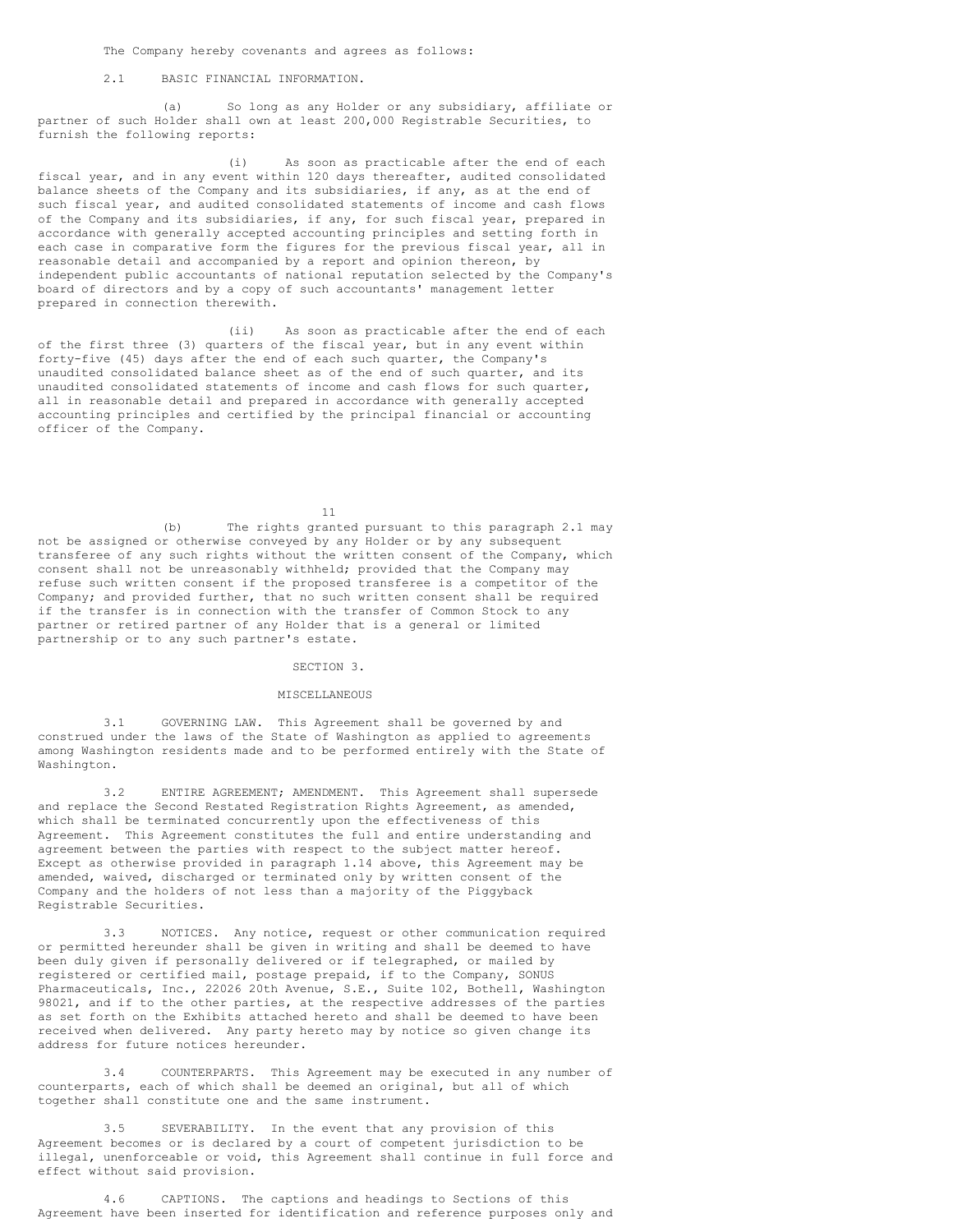shall not be used to construe the meaning or the interpretation of this Agreement.

12 IN WITNESS WHEREOF, this Agreement has been duly executed and delivered by the parties as of the date first above written.

SONUS PHARMACEUTICALS, INC.

By /s/ Steven C. Quay MD, Ph.D. ----------------------------------------- Steven C. Quay, M.D., Ph.D, President HOLDERS: /s/ Steven C. Quay MD, Ph.D. --------------------------------------------- STEVEN C. QUAY, M.D., PH.D.

DAIICHI PHARMACEUTICAL CO., LTD.

By -----------------------------------------

ABBOTT LABORATORIES

BY ------------------------------------------

MALLINCKRODT MEDICAL, INC.

By -------------------------------------------

CROSSPOINT VENTURE PARTNERS, III

By /s/ Donald B. Milder ------------------------------------------- Donald B. Milder, General Partner

ENTERPRISE PARTNERS II, L.P.

By /s/ Andrew E. Senyei ------------------------------------------- Andrew E. Senyei, M.D., General Partner

13

IN WITNESS WHEREOF, this Agreement has been duly executed and delivered by the parties as of the date first above written.

SONUS PHARMACEUTICALS, INC.

| Bv |                             |  |  |                                       |
|----|-----------------------------|--|--|---------------------------------------|
|    |                             |  |  | Steven C. Quay, M.D., Ph.D, President |
|    | HOLDERS:                    |  |  |                                       |
|    |                             |  |  |                                       |
|    | STEVEN C. QUAY, M.D., PH.D. |  |  |                                       |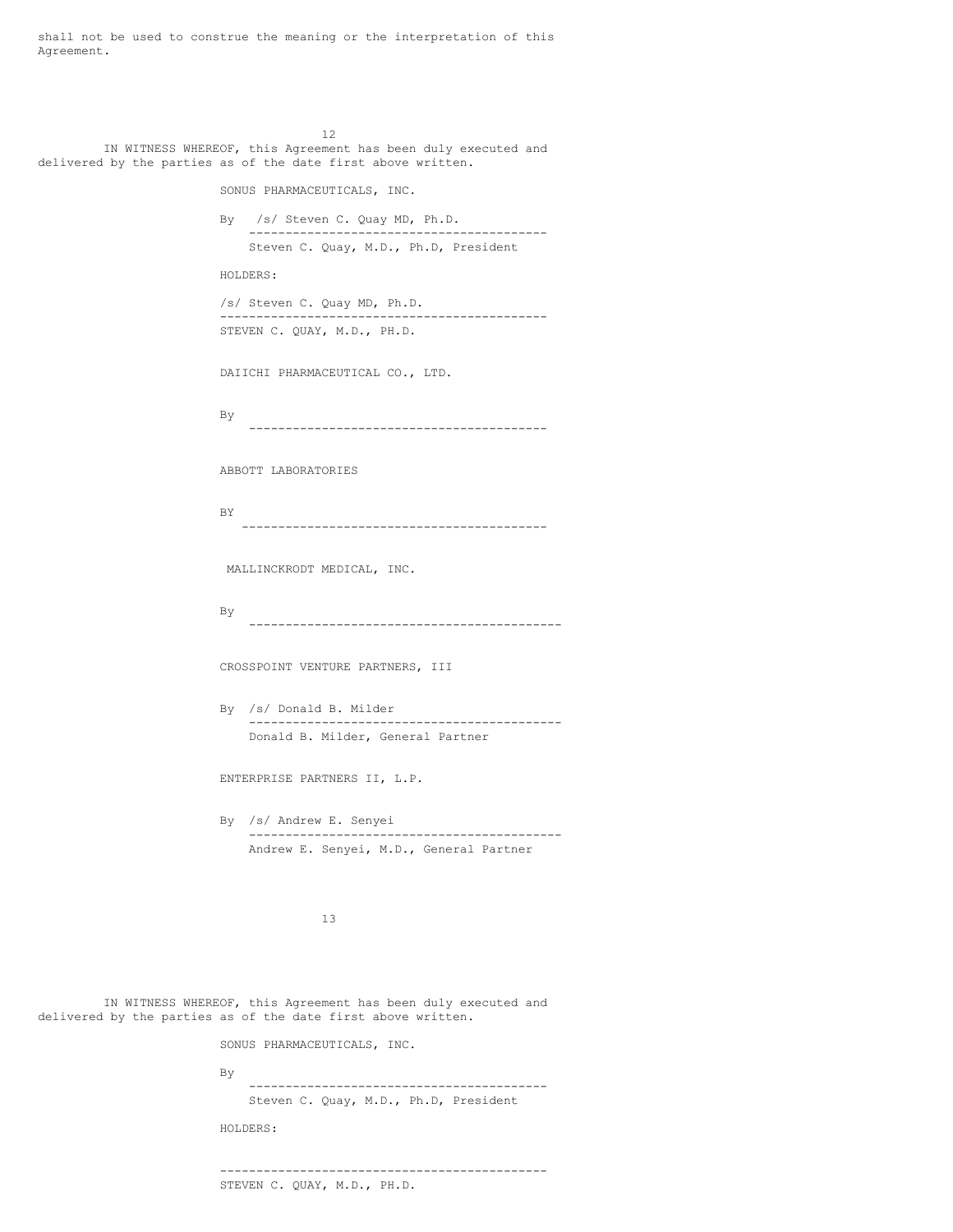DAIICHI PHARMACEUTICAL CO., LTD. By /s/ Tadashi Suzuki ------------------------------------------ ABBOTT LABORATORIES BY ------------------------------------------ MALLINCKRODT MEDICAL, INC. By ------------------------------------------- CROSSPOINT VENTURE PARTNERS, III By ------------------------------------------- Donald B. Milder, General Partner ENTERPRISE PARTNERS II, L.P. By ------------------------------------------- Andrew E. Senyei, M.D., General Partner 13 IN WITNESS WHEREOF, this Agreement has been duly executed and delivered by the parties as of the date first above written. SONUS PHARMACEUTICALS, INC. By ----------------------------------------- Steven C. Quay, M.D., Ph.D, President HOLDERS: --------------------------------------------- STEVEN C. QUAY, M.D., PH.D. DAIICHI PHARMACEUTICAL CO., LTD. By

-----------------------------------------

ABBOTT LABORATORIES

BY /s/ John G. Kringle ------------------------------------------

MALLINCKRODT MEDICAL, INC.

By -------------------------------------------

-------------------------------------------

CROSSPOINT VENTURE PARTNERS, III

By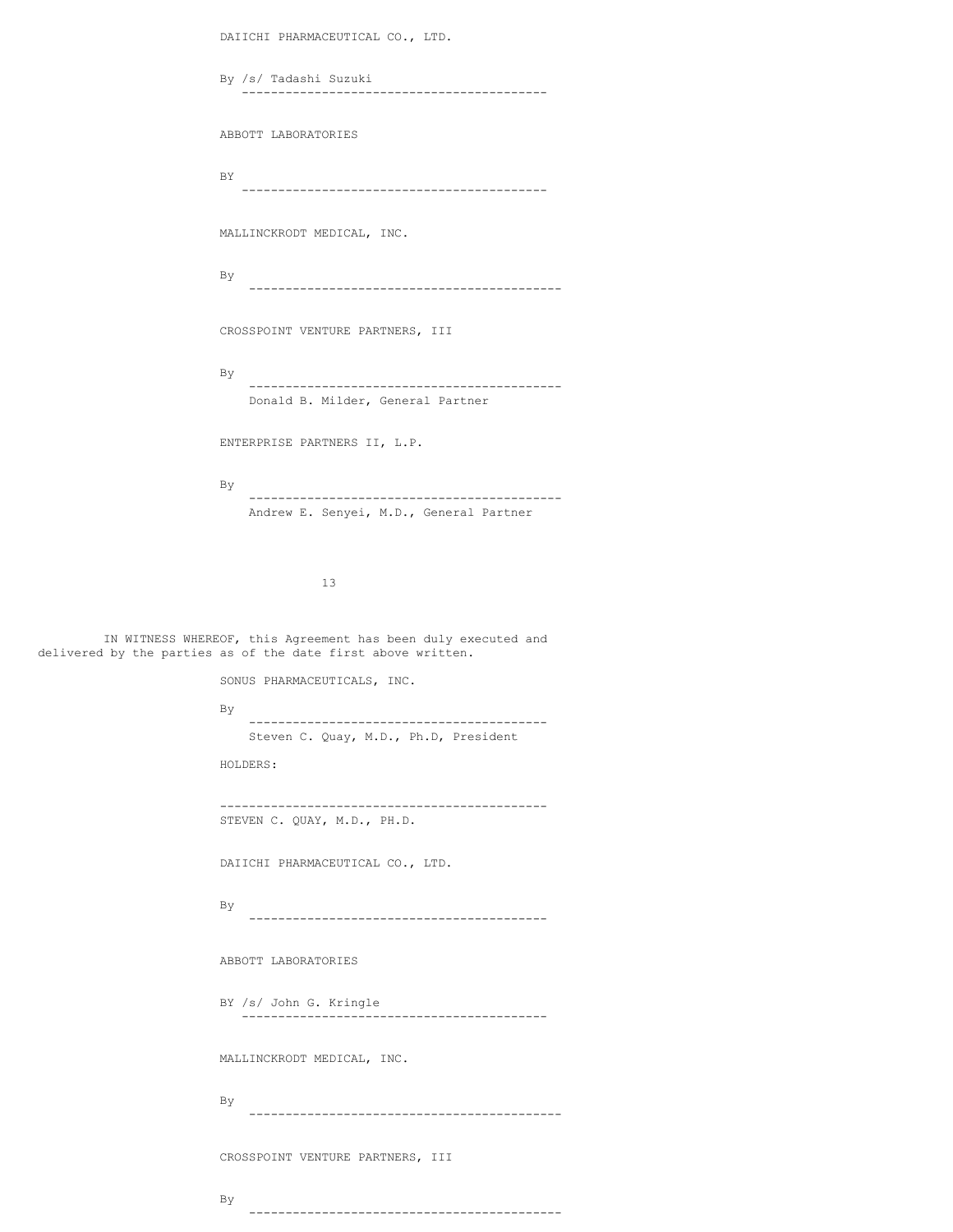```
Donald B. Milder, General Partner
ENTERPRISE PARTNERS II, L.P.
By
    -------------------------------------------
    Andrew E. Senyei, M.D., General Partner
              13
ENTERPRISE PARTNERS II ASSOCIATES, L.P.
By /s/ Andrew E. Senyei
     ----------------------------------------
    Andrew E. Senyei, M.D., General Partner
APERTURE ASSOCIATES, L.P.
By: Horsley Keogh Associates, Inc.,
    Its General Partner
    By
        ------------------------------------
        N. Dan Reeve, Managing Director
UTAH VENTURES
By: Utah Ventures Partners,
   Its General Partner
    By
          ------------------------------------
        James C. Dreyfous, General Partner
              14
ENTERPRISE PARTNERS II ASSOCIATES, L.P.
By
    ----------------------------------------
    Andrew E. Senyei, M.D., General Partner
APERTURE ASSOCIATES, L.P.
By: Horsley Keogh Associates, Inc.,
   Its General Partner
    By /s/ N. Dan Reeve
         ------------------------------------
        N. Dan Reeve, Managing Director
UTAH VENTURES
By: Utah Ventures Partners,
    Its General Partner
```
------------------------------------

By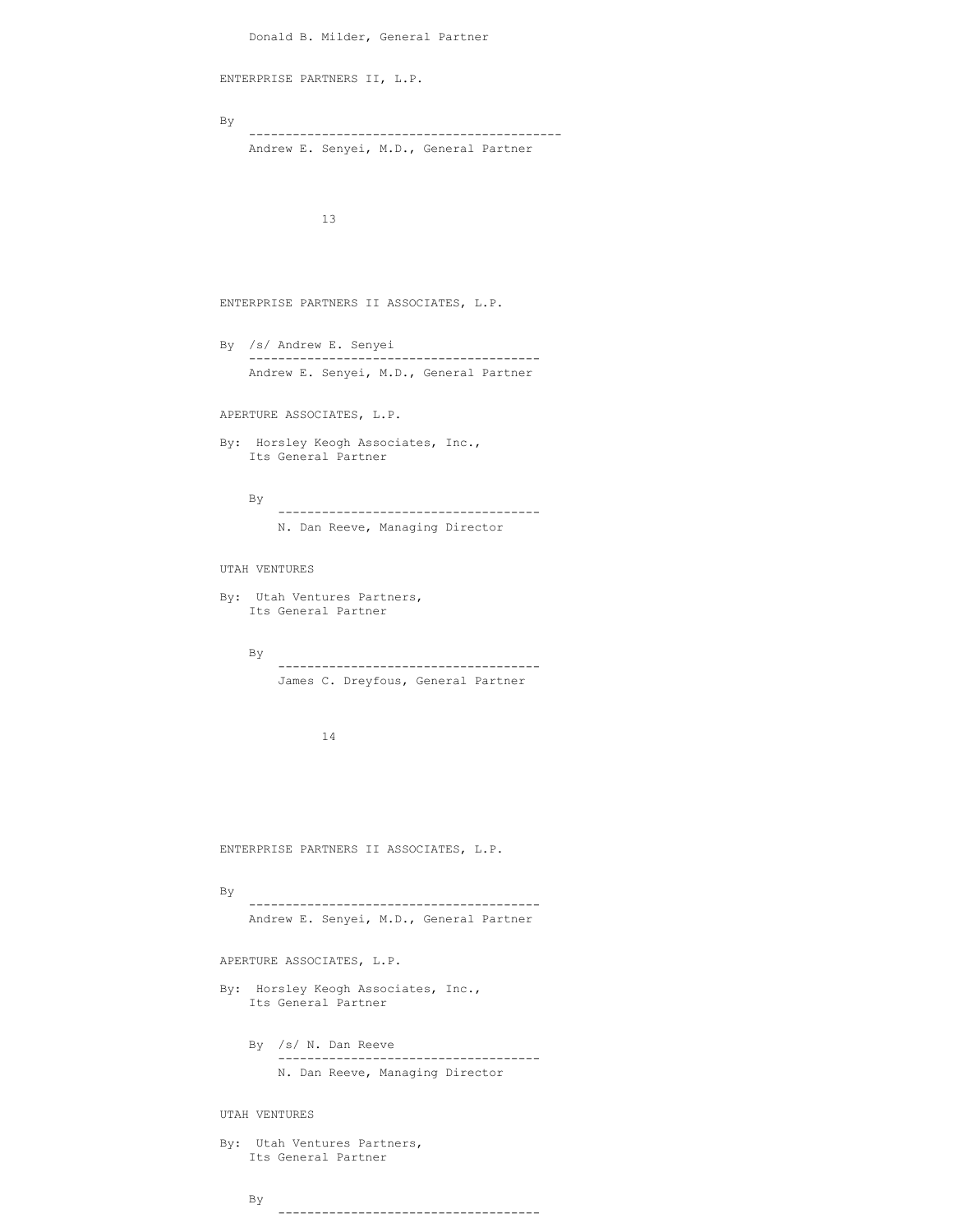14

ENTERPRISE PARTNERS II ASSOCIATES, L.P.

By

---------------------------------------- Andrew E. Senyei, M.D., General Partner

APERTURE ASSOCIATES, L.P.

By: Horsley Keogh Associates, Inc., Its General Partner

By ------------------------------------ N. Dan Reeve, Managing Director

UTAH VENTURES

```
By: Utah Ventures Partners,
   Its General Partner
```
By /s/ James C. Dreyfous ------------------------------------ James C. Dreyfous, General Partner

14

COMMON HOLDERS:

GUERBET, S.A.

```
By /s/ Guy Tilly
 -----------------------------------------
  Guy Tilly, Directeur General
```
ABS EMPLOYEES VENTURE FUND LIMITED PARTNERSHIP

By: Alex. Brown Investments Incorporated, General Partner

By

```
-----------------------------------------
 Mayo A. Shattuck, III, President
```
STRADLING, YOCCA, CARLSON & RAUTH INVESTMENT PARTNERSHIP OF 1982

By

```
-----------------------------------------
C. Craig Carlson, Partner
```
STRADLING, YOCCA, CARLSON & RAUTH PROFIT SHARING PLAN

By: California Central Trust Bank, Trustee

By -------------------------------------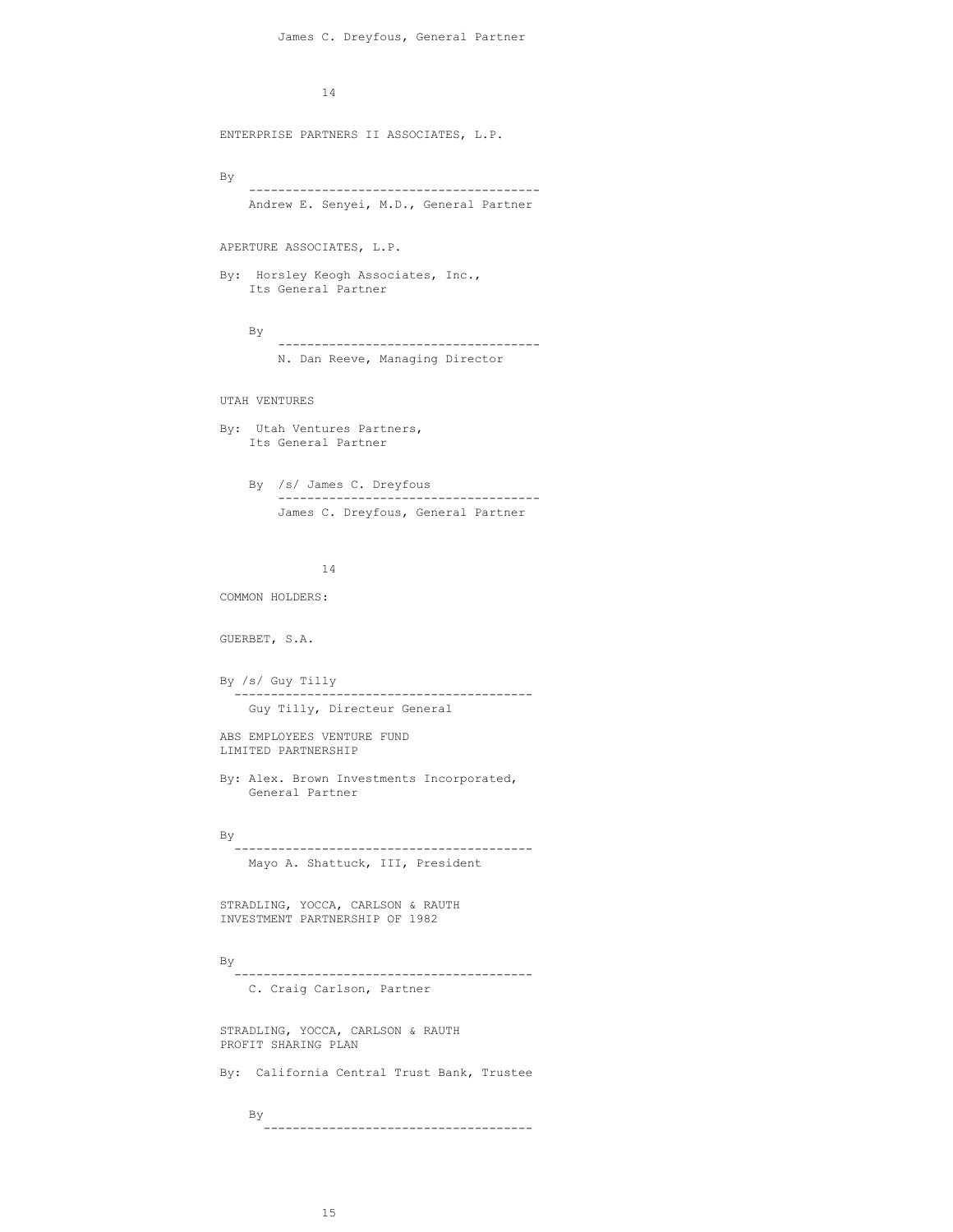```
COMMON HOLDERS:
GUERBET, S.A.
By
  -----------------------------------------
ABS EMPLOYEES VENTURE FUND
LIMITED PARTNERSHIP
By: Alex. Brown Investments Incorporated,
   General Partner
By
  -----------------------------------------
   Mayo A. Shattuck, III, President
STRADLING, YOCCA, CARLSON & RAUTH
INVESTMENT PARTNERSHIP OF 1982
By /s/ C. Craig Carlson
  -----------------------------------------
  C. Craig Carlson, Partner
STRADLING, YOCCA, CARLSON & RAUTH
PROFIT SHARING PLAN
By: California Central Trust Bank, Trustee
   By /s/ Victoria L. Brown
       -------------------------------------
      Trust Officer, 5/30/96
```
15

#### EXHIBIT 1

## COMMON HOLDERS

| $<$ TABLE>                                     |        |                  |
|------------------------------------------------|--------|------------------|
| <caption></caption>                            |        |                  |
| Name and Address of                            |        | No. of Shares of |
| Shareholder                                    |        | Common Stock     |
| .                                              |        | --------         |
| $<$ S $>$                                      |        | < <sub></sub>    |
| Guerbet, S.A.                                  |        | 549,410          |
| Boite Postale 50400                            |        |                  |
| 95943 Roissy CDG                               |        |                  |
| Cedex - France                                 |        |                  |
| With a Copy to:                                |        |                  |
| Olivier Lendowner - Manager, Legal Affairs     |        |                  |
|                                                |        |                  |
| ABS Employees Venture Fund Limited Partnership |        | 35,720           |
| 135 East Baltimore Street                      |        |                  |
| Baltimore, Maryland 21202                      |        |                  |
|                                                |        |                  |
| Stradling, Yocca, Carlson & Rauth              |        | 2,595            |
| Investment Partnership of 1982                 |        |                  |
| 660 Newport Center Drive, Suite 1600           |        |                  |
| Newport Beach, California 92660                |        |                  |
|                                                |        |                  |
| Stradling, Yocca, Carlson & Rauth              |        | 7,583            |
| Profit Sharing Plan                            |        |                  |
| c/o California Central Trust Bank, Trustee     |        |                  |
| 3080 South Bristol Street, 2nd Floor           |        |                  |
| Costa Mesa, California 92626                   |        |                  |
|                                                |        |                  |
|                                                | TOTAL: | 595,308          |
|                                                |        | ===============  |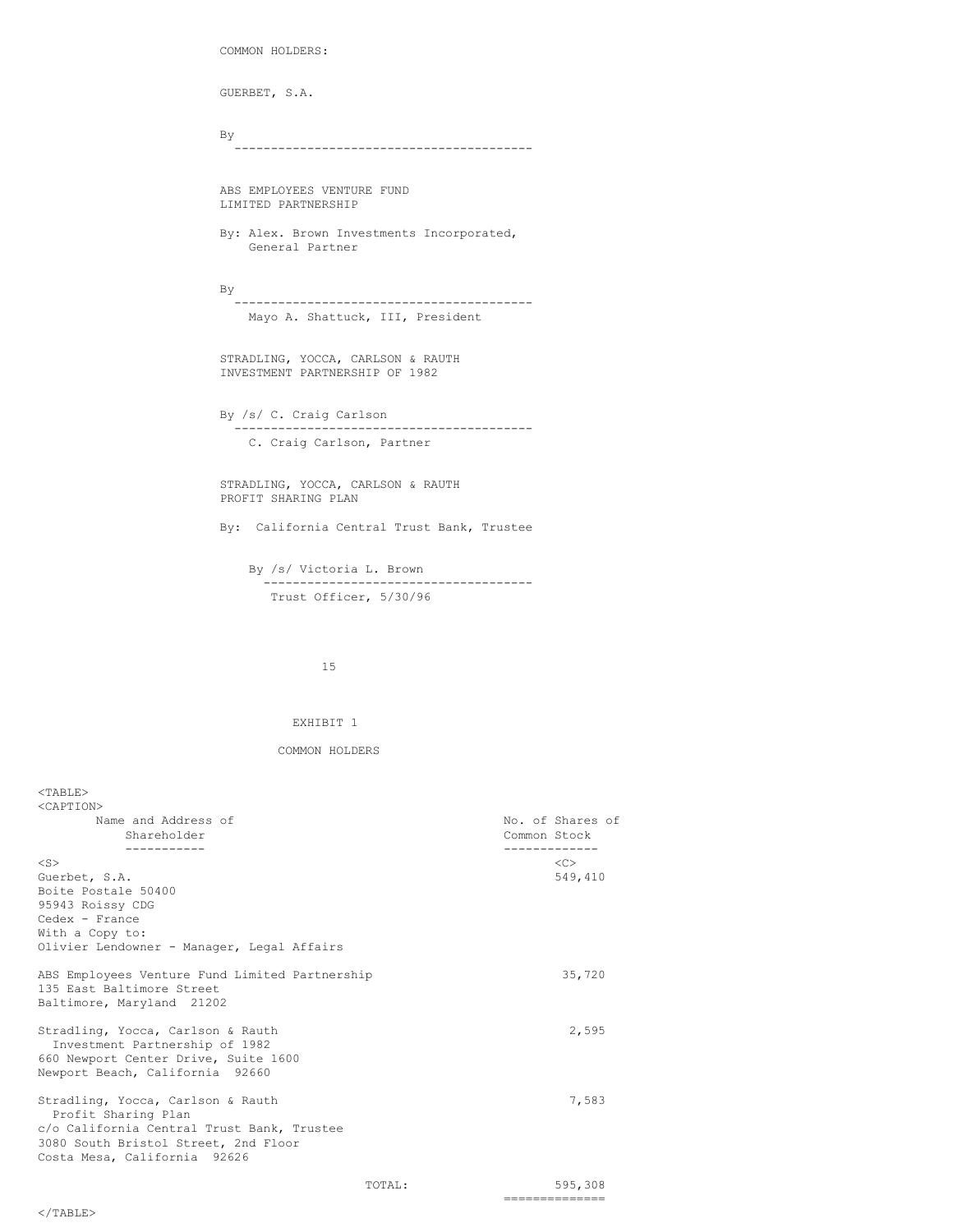```
EXHIBIT 2
HOLDERS
```
 $<$ TABLE> <CAPTION> Name and Address No. of Shares of Common Stock ---------------- -----------------------------  $\langle$ S>  $\langle$ C> Abbott Laboratories 625,000<br>Department 0322, AP6D (Abbott currently (Abbott currently holds a warrant exercisable 100 Abbott Park Road into 500,000 shares of Common Stock. Pursuant Abbott Park, Illinois 60064-3500 to the terms of that certain Agreement dated<br>With a copy to: the terms of that certain Agreement dated<br>May 14, 1996 between the Company and Abbott, May 14, 1996 between the Company and Abbott, Thomas C. Freyman C. Thomas C. Freyman C. Thomas C. Thomas C. Thomas C. The Muslim Common Stock. The Vice President & Treasurer C. The Muslim C. The Muslim C. The Muslim C. The Muslim C. The Muslim C. The Muslim C. The Mus purchase 125,000 shares of Common Stock.) Dept. B 312/AP 6D & Jose M. de Lasa, Esq. Senior Vice President, Secretary & General Counsel Dept. 364/AP 6D Aperture Associates, L.P.\* 395,976 505 Montgomery Street San Francisco, California 94111 With a copy to: Alfred J. Giuffrida, Partner Nixon, Hargrave, Devans & Doyle Clinton Square - P.O. Box 1051 Rochester, New York 14603 Crosspoint Venture Partners III\* 841,448 18552 MacArthur Boulevard, Suite 400 Irvine, California 92715 Daiichi Pharmaceutical Co., Ltd. 462,857 14-10, Nihonbashi 3-Chome Chuo-Ku, Tokyo 103 Japan Enterprise Partners II, L.P.\* 771,328 5000 Birch Street, Suite 6200 Newport Beach, California 92660 Enterprise Partners II Associates, L.P.\* 70,120 5000 Birch Street, Suite 6200 Newport Beach, California 92660 Mallinckrodt Medical, Inc. 35,145 675 McDonnell Boulevard - P.O. Box 5840 St. Louis, Missouri 63134 Steven C. Quay, M.D., Ph.D. 1,410,295 c/o SONUS Pharmaceuticals, Inc. 22026 20th Avenue, S.E., Suite 102 Bothell, Washington 98021  $\langle$ /TABLE> Exhibit 2-i <TABLE> <CAPTION> Name and Address **No. of Shares of Common Stock** ---------------- ----------------------------- <S> <C> <C> Utah Ventures\* 296,982 419 Wakara Way, Suite 206 Salt Lake City, Utah 84108 With a Copy to: Allan M. Wolfe, M.D.

VOXEL

26081 Merit Circle, Suite 117 Laguna Hills, California 92653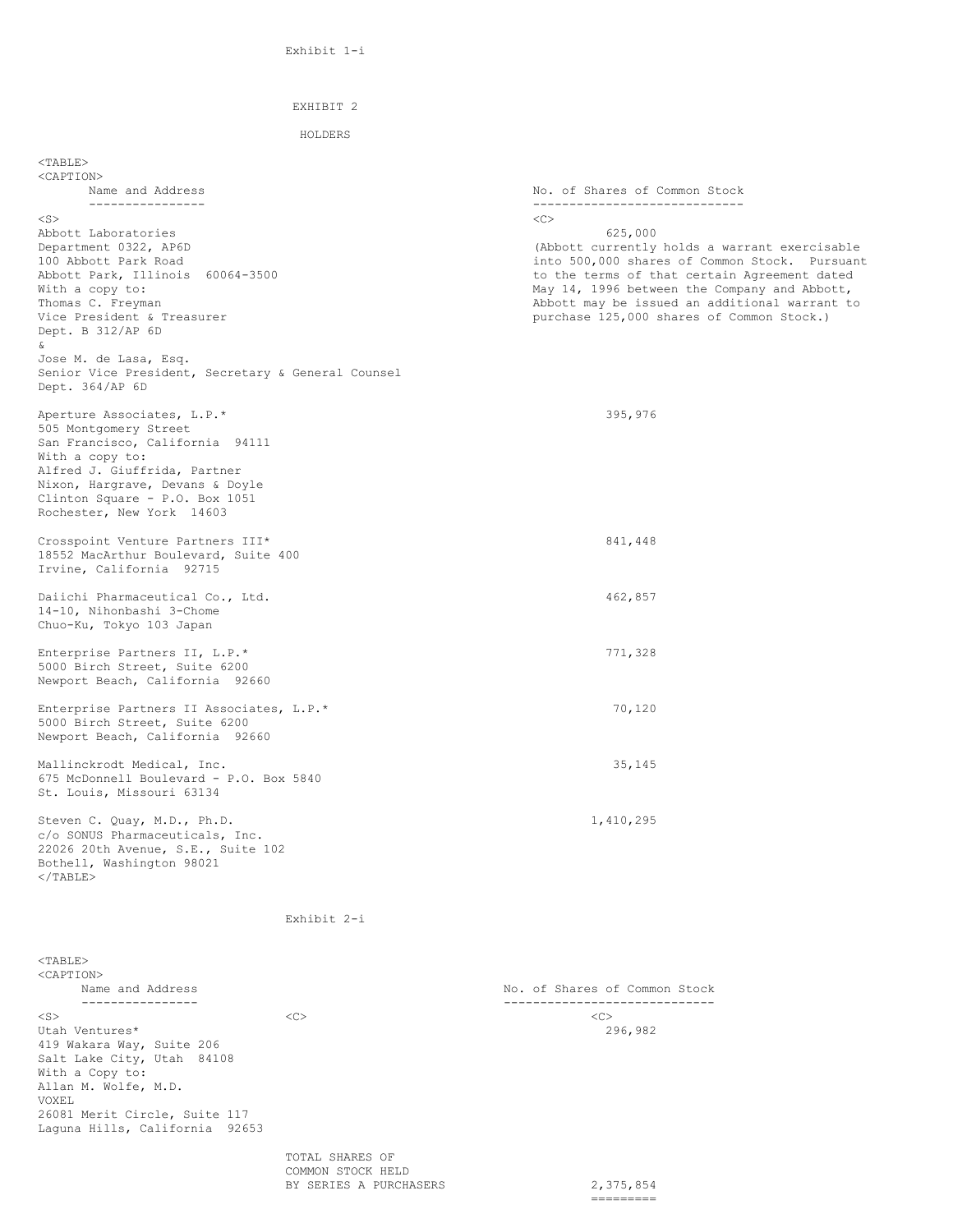TOTAL SHARES OF COMMON STOCK HELD BY ALL HOLDERS 4,909,151

=========

# $\rm <$  /TABLE>

- ----------------------

\* Series A Purchasers

EXHIBIT 2-ii

### EXHIBIT 3

# WARRANT HOLDERS

<TABLE> <CAPTION>

| Holder                                  |               | No. of Warrants<br>to Purchase<br>Common Stock |
|-----------------------------------------|---------------|------------------------------------------------|
| $<$ S $>$                               | < <sub></sub> | < <sub></sub>                                  |
| Crosspoint Venture Partners III         |               | 111,266                                        |
| Enterprise Partners II, L.P.            |               | 101,996                                        |
| Enterprise Partners II Associates, L.P. |               | 9,268                                          |
| Aperture Associates, L.P.               |               | 52,358                                         |
| Utah Ventures                           |               | 26,114                                         |
| Steven C. Quay, M.D., Ph.D.             |               | 15,293                                         |
|                                         |               |                                                |
|                                         | TOTAL:        | 316,295                                        |
|                                         |               | ------                                         |

</TABLE>

Exhibit 3-i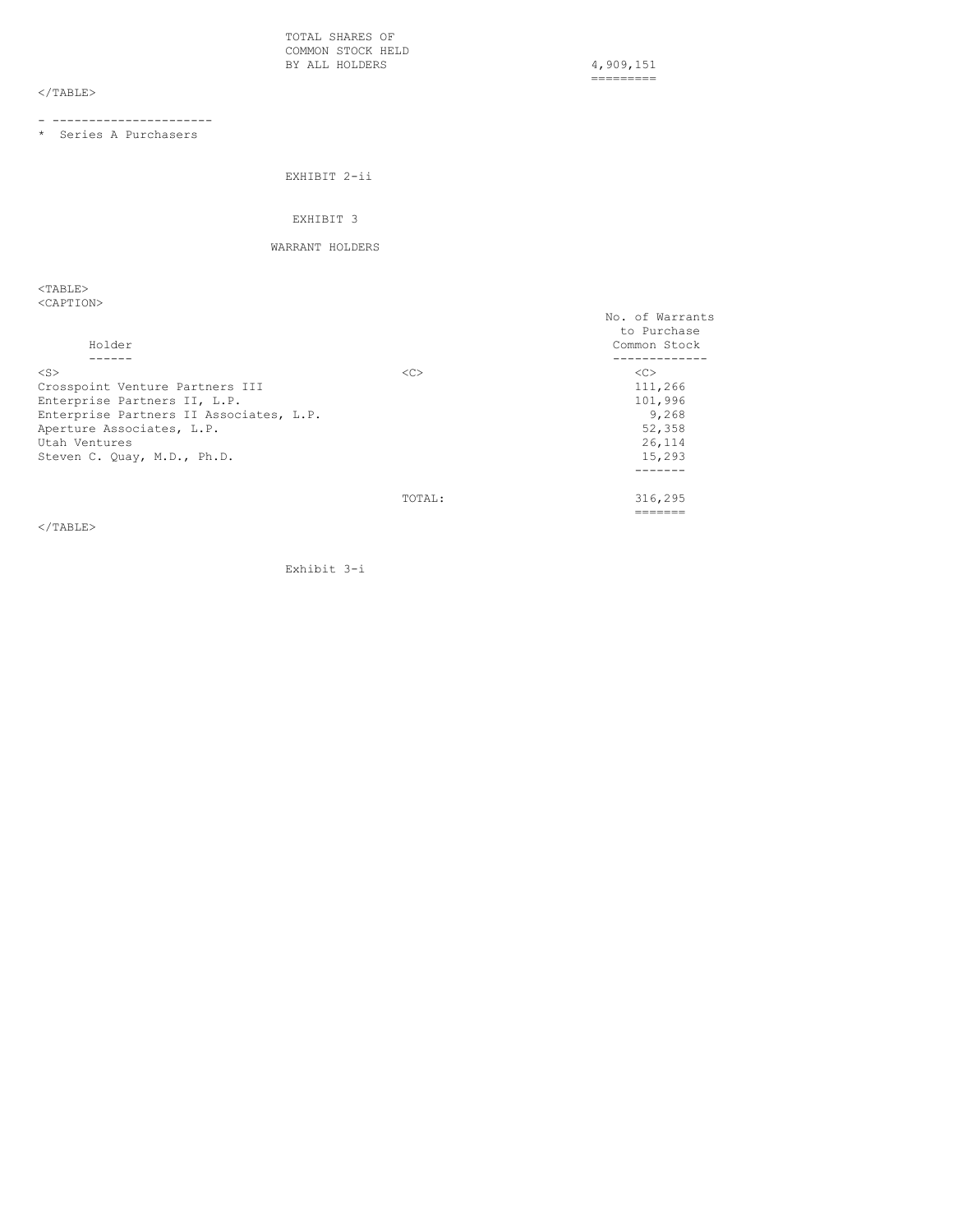Copy Via Facsimile 011 33 1 4591 5199 June 28, 1996 **Communist Communist Communist Communist Communist Communist Communist Communist Communist Communist Communist Communist Communist Communist Communist Communist Communist Communist Communist Communist Communi** 

Philippe Barthelet Directeur Administratif et Financier GUERBET S.A. Z.I. Paris Nord II Boile postaic 50400 95943 Roissy Charles de Gaulle Cedex - FRANCE

Dear Mr. Barthelet:

On June 14, 1996, SONUS Pharmaceuticals, Inc. ("SONUS") delivered to Guerbet S.A. ("Guerbet") a copy of the Phase II Cardiology Study, including myocardial perfusion. Accordingly, under the terms of the Letter Agreement dated October 27, 1994, as amended by those certain letters dated July 27, 1995, August 16, 1995 and August 17, 1995 (the "Letter Agreement"), the period during which Guerbet may determine to exercise its option to acquire rights to EchoGen(R) will expire on July 14, 1996. SONUS recognizes that it will be difficult for Guerbet to fully review and comprehend the data included with the Phase II Cardiology Study within such thirty (30) day period, in particular since this falls in the French vacation period. Accordingly, SONUS hereby agrees that the Option Period (as defined in the Letter Agreement) will be revised and extended to terminate upon the earlier to occur of the following: (i) thirty (30) days following written notice from SONUS to Guerbet specifying that the Option Period will expire thirty (30) days from the date of such written notice; or (ii) September 30, 1996.

If you are in agreement with the foregoing, please so indicate by executing a copy of this letter in the space provided below.

Sincerely,

SONUS Pharmaceuticals, Inc.

/s/ STEVEN C. QUAY, M.D., Ph.D.

Steven C. Quay, M.D., Ph.D. President and Chief Executive Officer

SCQ:jh

AGREED TO AND ACCEPTED: GUERBET S.A.

| Bv:    |  |
|--------|--|
| Name:  |  |
| Title: |  |
| Date:  |  |

22026 20th Avenue S.E., Suite 102 o Bothell, Washington 98021 Telephone (206) 487-9500 o Facsimile (206) 489-0626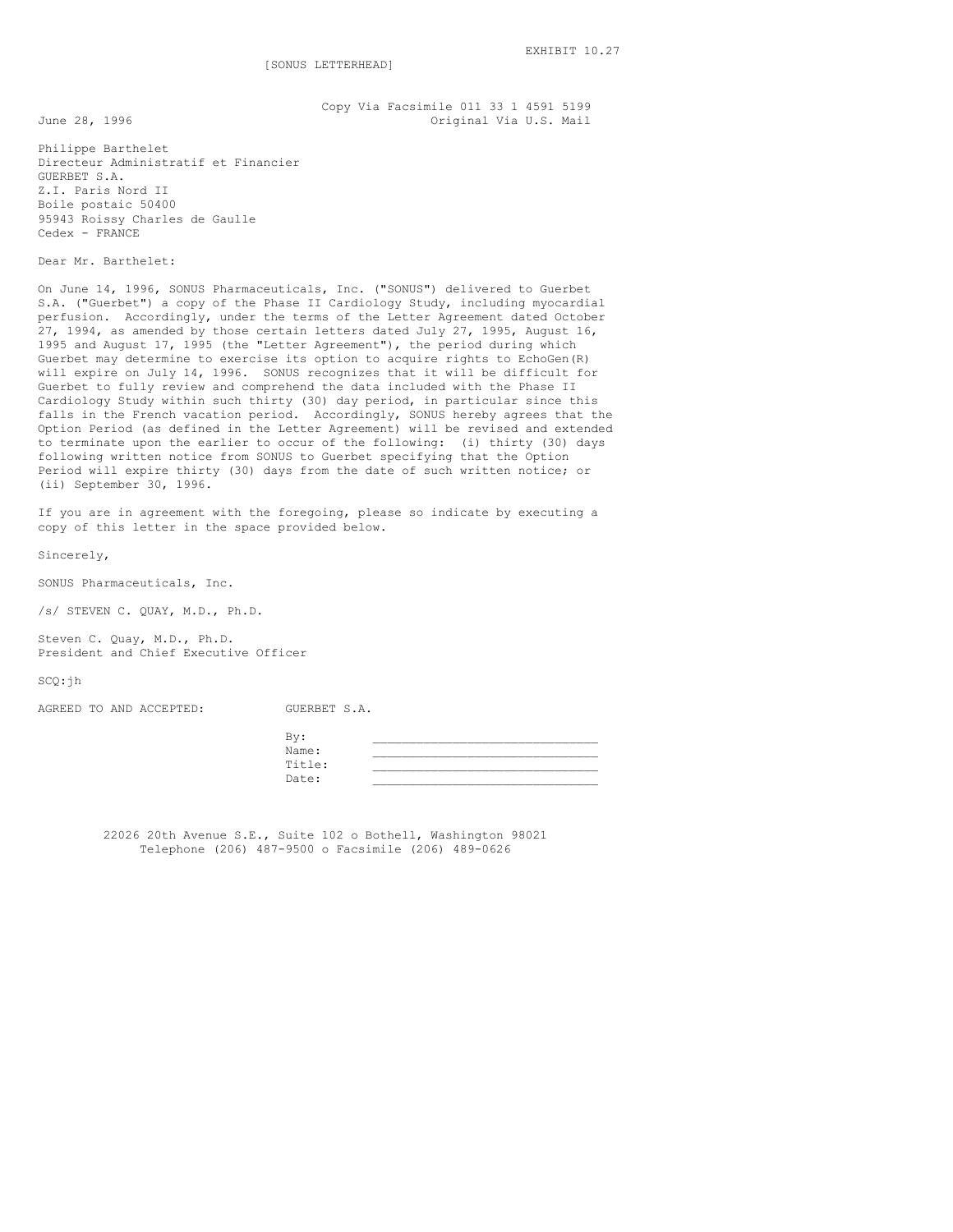# EXHIBIT 11.1

# SONUS PHARMACEUTICALS, INC.

# COMPUTATION OF NET INCOME (LOSS) PER SHARE

| $<$ TABLE><br><caption><br/>Ended</caption>                                                                                                                                                                                         | Three Months Ended<br>June 30, | Six Months<br>June                           |                                            |    |
|-------------------------------------------------------------------------------------------------------------------------------------------------------------------------------------------------------------------------------------|--------------------------------|----------------------------------------------|--------------------------------------------|----|
| 30 <sub>1</sub><br>. <u>.</u> .                                                                                                                                                                                                     | 1996                           | ------------------------------------<br>1995 | -----------------------<br>1996            |    |
| 1995<br>---------------<br>$<$ S $>$<br><<                                                                                                                                                                                          | --------------<br><<           | ---------------<br><<                        | ---------------<br><<                      |    |
| Net income $(\text{loss})$<br>(890, 983)                                                                                                                                                                                            | 980,922<br>-S                  | (1, 624, 111)<br>S                           | (3, 726, 782)<br>$\mathsf{S}$              | \$ |
| Weighted average shares outstanding $\ldots$ 8,461,220<br>3,330,201                                                                                                                                                                 | ---------------                | 2,050,032<br>----------------                | 8,455,550<br>----------------              |    |
| ----------------<br>Net effect of common stock equivalents<br>calculated using the treasury stock<br>method at the average quarterly price<br>of \$18.64 per share, and treated as<br>outstanding for all periods presented 629,725 | --------------                 |                                              |                                            |    |
| --------------<br>Shares used in computation of net income<br>(loss) per share 9,090,945<br>3,330,201                                                                                                                               | ===============                | 2,050,032<br>----------------                | 8,455,550<br>================              |    |
| -----------------<br>Net income (loss) per share $\dots \dots \dots$<br>(0.27)<br>-----------------                                                                                                                                 | 0.11<br>===============        | $\mathsf{S}$<br>(0.79)<br>================   | $\mathsf{S}$<br>(0.44)<br>================ | \$ |

 $<$ /TABLE>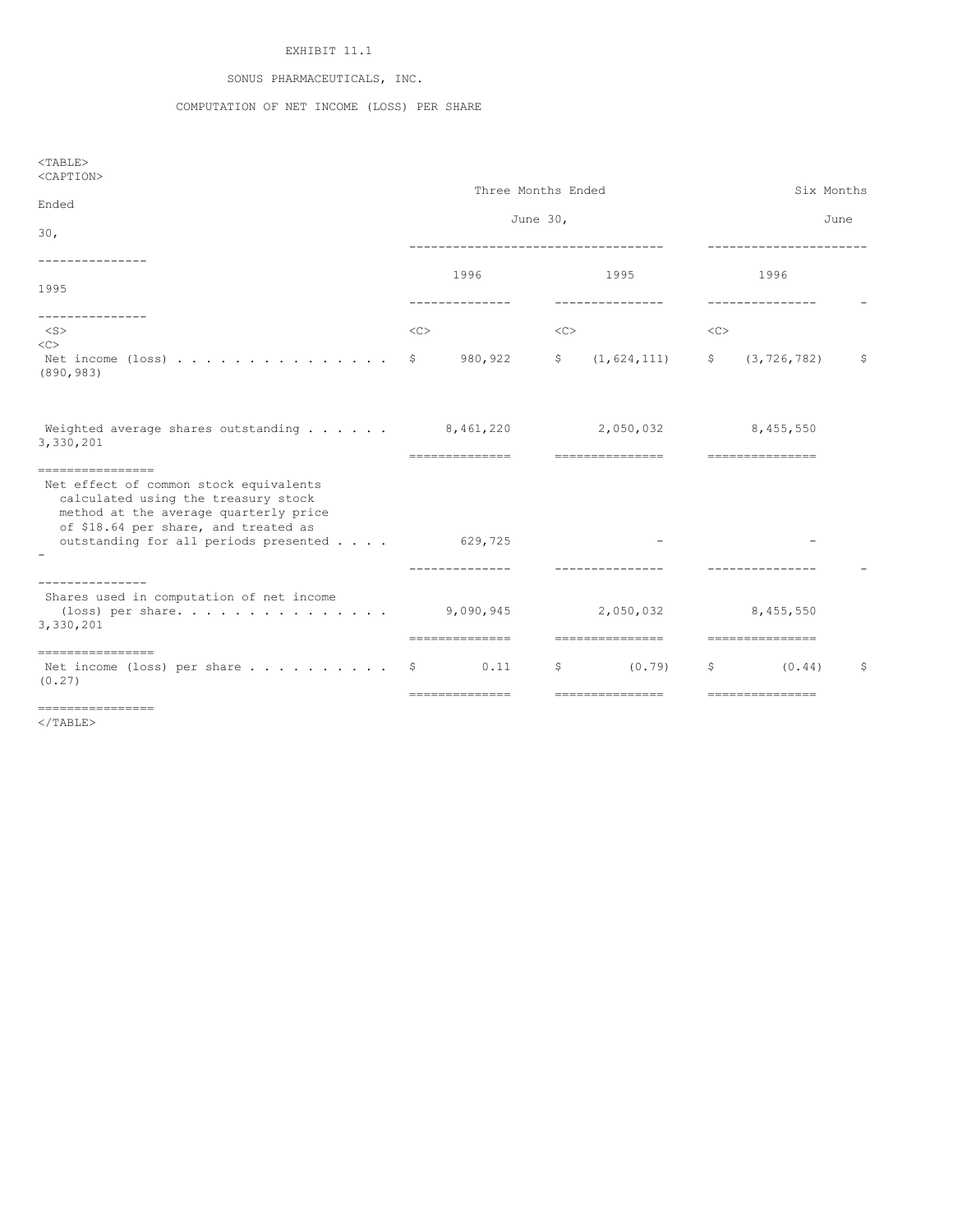# EXHIBIT 11.2

# SONUS PHARMACEUTICALS, INC.

# COMPUTATION OF PRO FORMA NET INCOME (LOSS) PER SHARE

 $<$ TABLE $>$ <CAPTION>

|                                                                                                                                                                                                                                                                                                                                                     |                    | Three Months Ended<br>June 30, 1995<br>____________________ |                      | Six Months Ended<br>June 30, 1995<br>_________________ |  |
|-----------------------------------------------------------------------------------------------------------------------------------------------------------------------------------------------------------------------------------------------------------------------------------------------------------------------------------------------------|--------------------|-------------------------------------------------------------|----------------------|--------------------------------------------------------|--|
| $<$ S $>$                                                                                                                                                                                                                                                                                                                                           | <<<br>$\mathsf{S}$ | (1, 624, 111)                                               | < <sub><br/>\$</sub> | (890, 983)                                             |  |
| Add interest on deferred revenue                                                                                                                                                                                                                                                                                                                    |                    | 35,963                                                      |                      | 128,502                                                |  |
|                                                                                                                                                                                                                                                                                                                                                     | Ŝ                  | (1, 588, 148)<br>====================                       | S.                   | (762, 481)<br>====================                     |  |
| Weighted average shares outstanding $\cdots$ ,                                                                                                                                                                                                                                                                                                      |                    | 1,952,836                                                   |                      | 1,969,332                                              |  |
| Weighted average common shares giving effect to the<br>conversion of preferred stock into common stock for<br>all periods subsequent to issuance $\cdots$                                                                                                                                                                                           |                    | 2,325,219                                                   |                      | 2,325,219                                              |  |
| Net effect of stock options exercised and stock options<br>and warrants granted during the 12 months prior to<br>the Company's filing of its initial public offering, at<br>less than offering price, calculated using the treasury<br>stock method at the offering price of \$7 per share,<br>and treated as outstanding for all periods presented |                    | 97,196                                                      |                      | 192,712                                                |  |
| Weighted average common shares giving effect to the<br>conversion of the convertible subordinated debenture<br>into common stock using the initial public offering                                                                                                                                                                                  |                    | 462,857                                                     |                      | 462,857                                                |  |
| Weighted average common shares giving effect to the<br>conversion of \$3.6 million of deferred revenue from<br>the time of receipt, plus accrued interest at the initial<br>public offering price of \$7 per share $\ldots$                                                                                                                         |                    | 536,334                                                     |                      | 467,809                                                |  |
| Shares used in computation of pro forma net loss per                                                                                                                                                                                                                                                                                                |                    | 5,374,442                                                   |                      | 5,417,929                                              |  |
| Pro forma net loss per share                                                                                                                                                                                                                                                                                                                        |                    | ---------------------<br>(0.30)                             |                      | ======================<br>(0.14)                       |  |
|                                                                                                                                                                                                                                                                                                                                                     |                    |                                                             |                      |                                                        |  |

  | ====================== |  | ===================== |